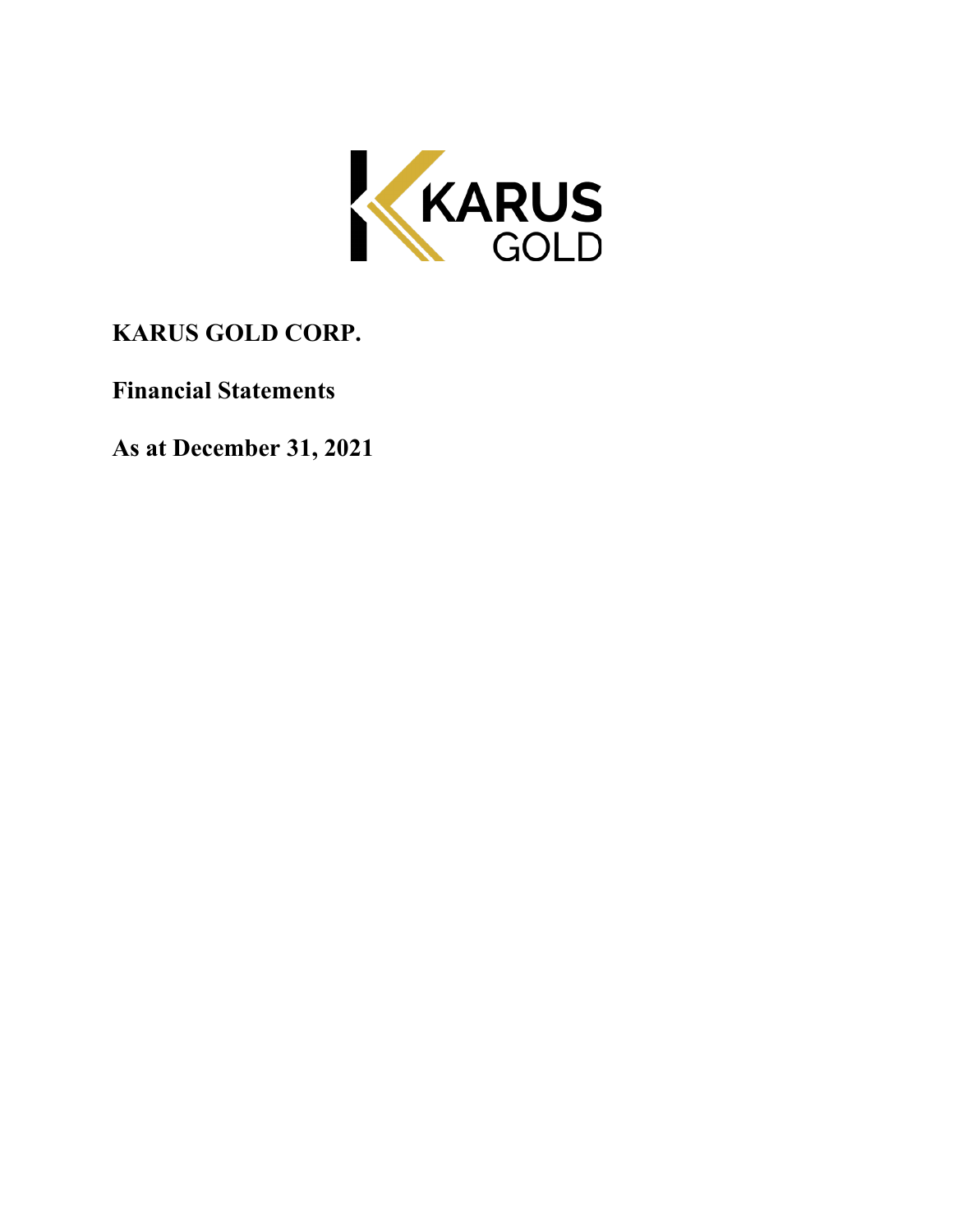

# Independent auditor's report

To the Shareholders of Karus Gold Corp.

# **Our opinion**

In our opinion, the accompanying financial statements present fairly, in all material respects, the financial position of Karus Gold Corp. (the Company) as at December 31, 2021 and 2020, and its financial performance and its cash flows for the year ending December 31, 2021 and the period from incorporation on November 20, 2020 to December 31, 2020 in accordance with International Financial Reporting Standards (IFRS).

# **What we have audited**

The Company's financial statements comprise:

- the statements of financial position as at December 31, 2021 and 2020;
- the statements of loss and comprehensive loss for the year ended December 31, 2021 and for the period from incorporation on November 20, 2020 to December 31, 2020;
- the statements of cash flows for the year ended December 31, 2021 and for the period from incorporation on November 20, 2020 to December 31, 2020;
- the statements of changes in shareholders' equity for the year ended December 31, 2021 and for the period from incorporation on November 20, 2020 to December 31, 2020; and
- the notes to the financial statements, which include significant accounting policies and other explanatory information.

# **Basis for opinion**

We conducted our audit in accordance with Canadian generally accepted auditing standards. Our responsibilities under those standards are further described in the *Auditor's responsibilities for the audit of the financial statements* section of our report.

We believe that the audit evidence we have obtained is sufficient and appropriate to provide a basis for our opinion.

# **Independence**

We are independent of the Company in accordance with the ethical requirements that are relevant to our audit of the financial statements in Canada. We have fulfilled our other ethical responsibilities in accordance with these requirements.

PricewaterhouseCoopers LLP PricewaterhouseCoopers Place, 250 Howe Street, Suite 1400, Vancouver, British Columbia, Canada V6C 3S7 T: +1 604 806 7000, F: +1 604 806 7806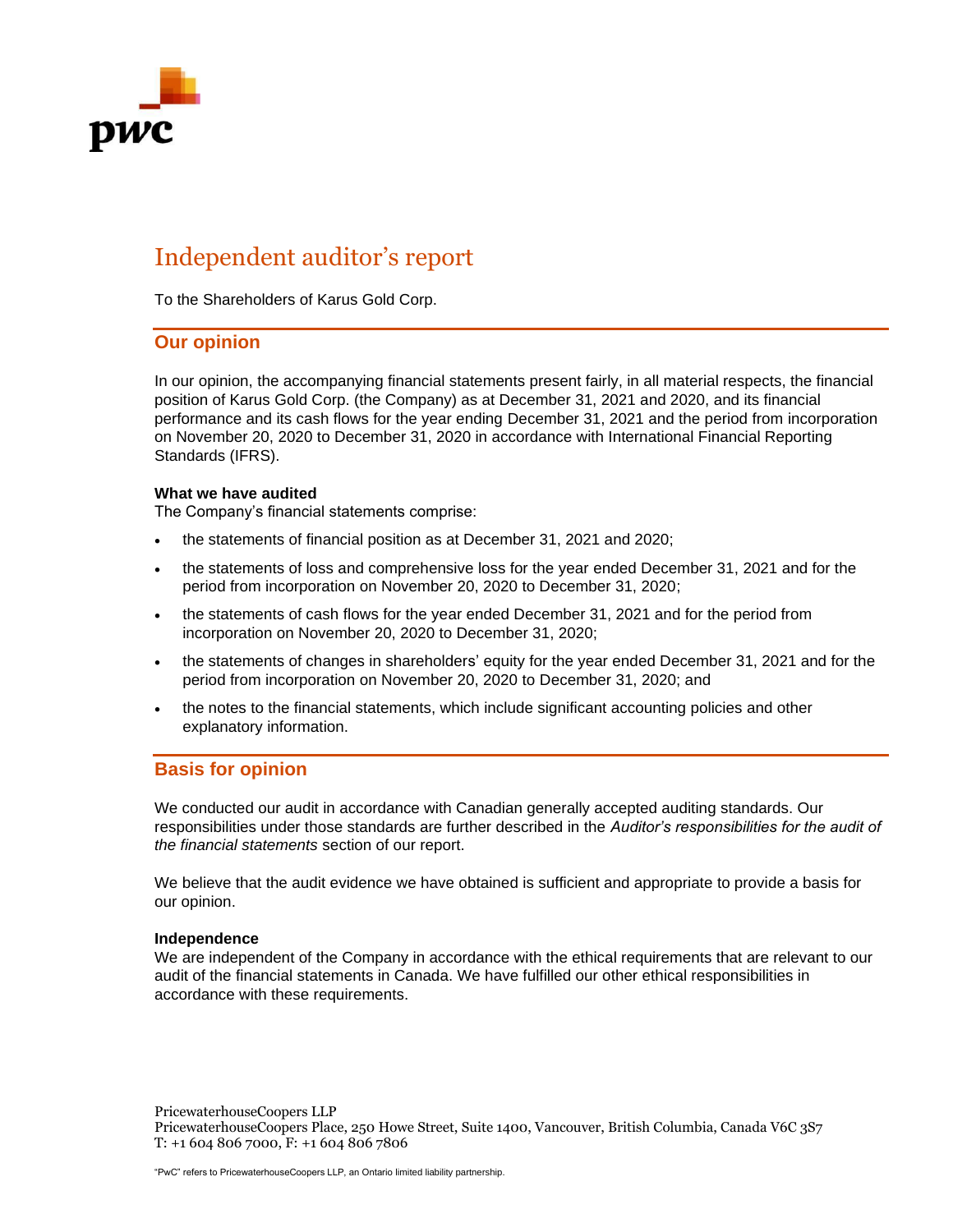

# **Material uncertainty related to going concern**

We draw attention to Note 1 in the financial statements, which describes events or conditions that indicate the existence of a material uncertainty that may cast significant doubt about the Company's ability to continue as a going concern. Our opinion is not modified in respect of this matter.

# **Other information**

Management is responsible for the other information. The other information comprises the Management's Discussion and Analysis.

Our opinion on the financial statements does not cover the other information and we do not express any form of assurance conclusion thereon.

In connection with our audit of the financial statements, our responsibility is to read the other information identified above and, in doing so, consider whether the other information is materially inconsistent with the financial statements or our knowledge obtained in the audit, or otherwise appears to be materially misstated.

If, based on the work we have performed, we conclude that there is a material misstatement of this other information, we are required to report that fact. We have nothing to report in this regard.

# **Responsibilities of management and those charged with governance for the financial statements**

Management is responsible for the preparation and fair presentation of the financial statements in accordance with IFRS, and for such internal control as management determines is necessary to enable the preparation of financial statements that are free from material misstatement, whether due to fraud or error.

In preparing the financial statements, management is responsible for assessing the Company's ability to continue as a going concern, disclosing, as applicable, matters related to going concern and using the going concern basis of accounting unless management either intends to liquidate the Company or to cease operations, or has no realistic alternative but to do so.

Those charged with governance are responsible for overseeing the Company's financial reporting process.

# **Auditor's responsibilities for the audit of the financial statements**

Our objectives are to obtain reasonable assurance about whether the financial statements as a whole are free from material misstatement, whether due to fraud or error, and to issue an auditor's report that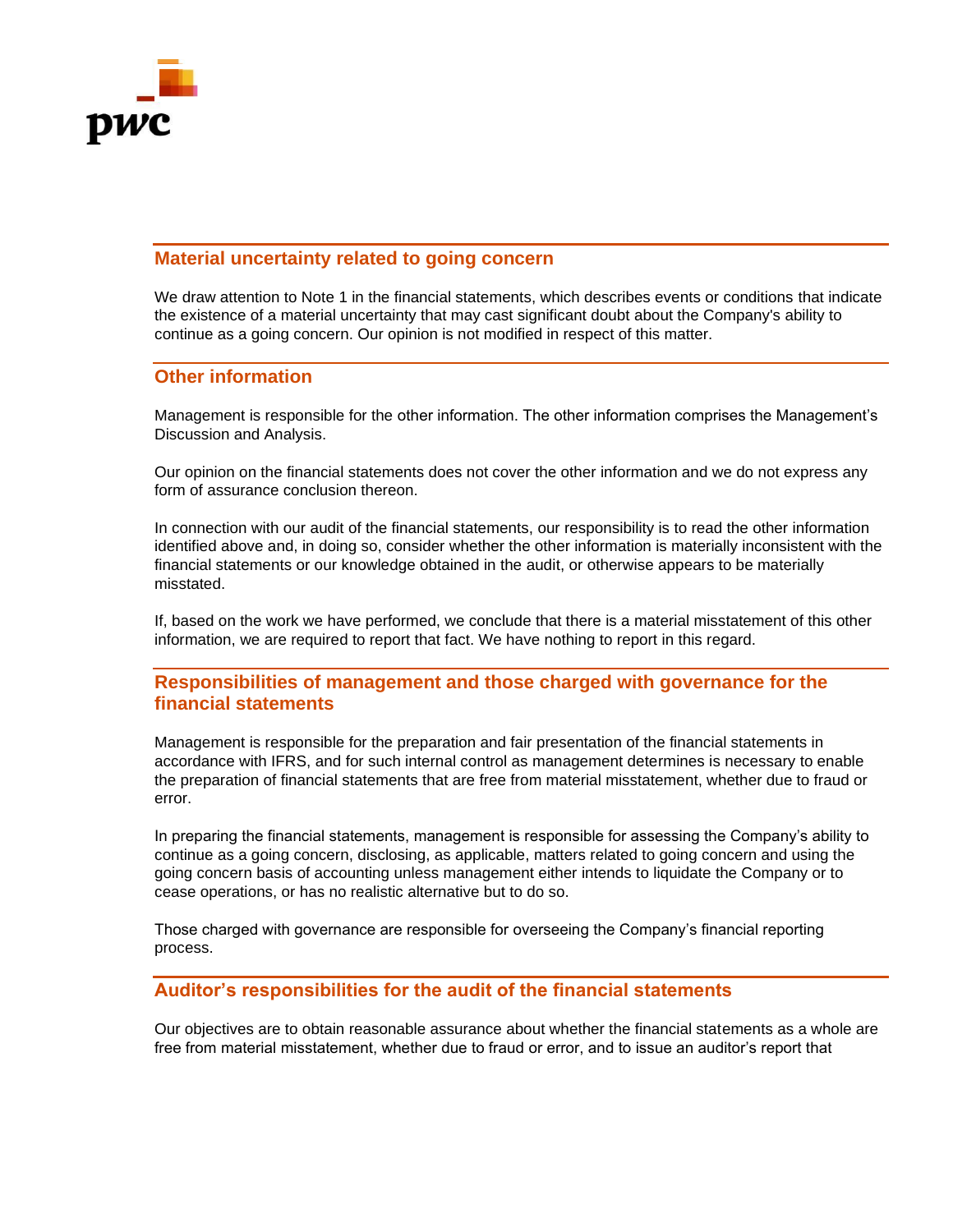

includes our opinion. Reasonable assurance is a high level of assurance, but is not a guarantee that an audit conducted in accordance with Canadian generally accepted auditing standards will always detect a material misstatement when it exists. Misstatements can arise from fraud or error and are considered material if, individually or in the aggregate, they could reasonably be expected to influence the economic decisions of users taken on the basis of these financial statements.

As part of an audit in accordance with Canadian generally accepted auditing standards, we exercise professional judgment and maintain professional skepticism throughout the audit. We also:

- Identify and assess the risks of material misstatement of the financial statements, whether due to fraud or error, design and perform audit procedures responsive to those risks, and obtain audit evidence that is sufficient and appropriate to provide a basis for our opinion. The risk of not detecting a material misstatement resulting from fraud is higher than for one resulting from error, as fraud may involve collusion, forgery, intentional omissions, misrepresentations, or the override of internal control.
- Obtain an understanding of internal control relevant to the audit in order to design audit procedures that are appropriate in the circumstances, but not for the purpose of expressing an opinion on the effectiveness of the Company's internal control.
- Evaluate the appropriateness of accounting policies used and the reasonableness of accounting estimates and related disclosures made by management.
- Conclude on the appropriateness of management's use of the going concern basis of accounting and, based on the audit evidence obtained, whether a material uncertainty exists related to events or conditions that may cast significant doubt on the Company's ability to continue as a going concern. If we conclude that a material uncertainty exists, we are required to draw attention in our auditor's report to the related disclosures in the financial statements or, if such disclosures are inadequate, to modify our opinion. Our conclusions are based on the audit evidence obtained up to the date of our auditor's report. However, future events or conditions may cause the Company to cease to continue as a going concern.
- Evaluate the overall presentation, structure and content of the financial statements, including the disclosures, and whether the financial statements represent the underlying transactions and events in a manner that achieves fair presentation.

We communicate with those charged with governance regarding, among other matters, the planned scope and timing of the audit and significant audit findings, including any significant deficiencies in internal control that we identify during our audit.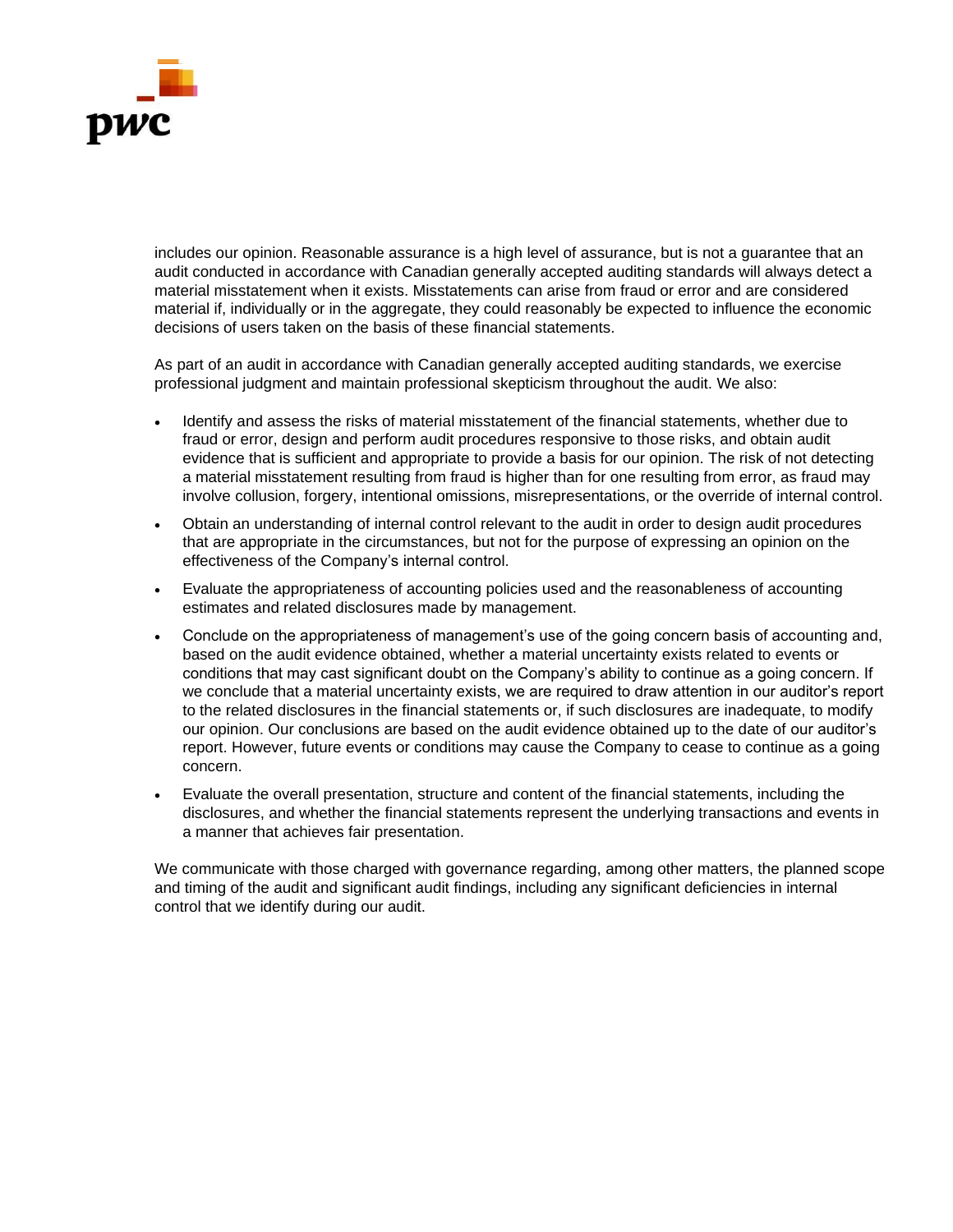

We also provide those charged with governance with a statement that we have complied with relevant ethical requirements regarding independence, and to communicate with them all relationships and other matters that may reasonably be thought to bear on our independence, and where applicable, related safeguards.

## **/s/PricewaterhouseCoopers LLP**

Chartered Professional Accountants

Vancouver, British Columbia April 26, 2022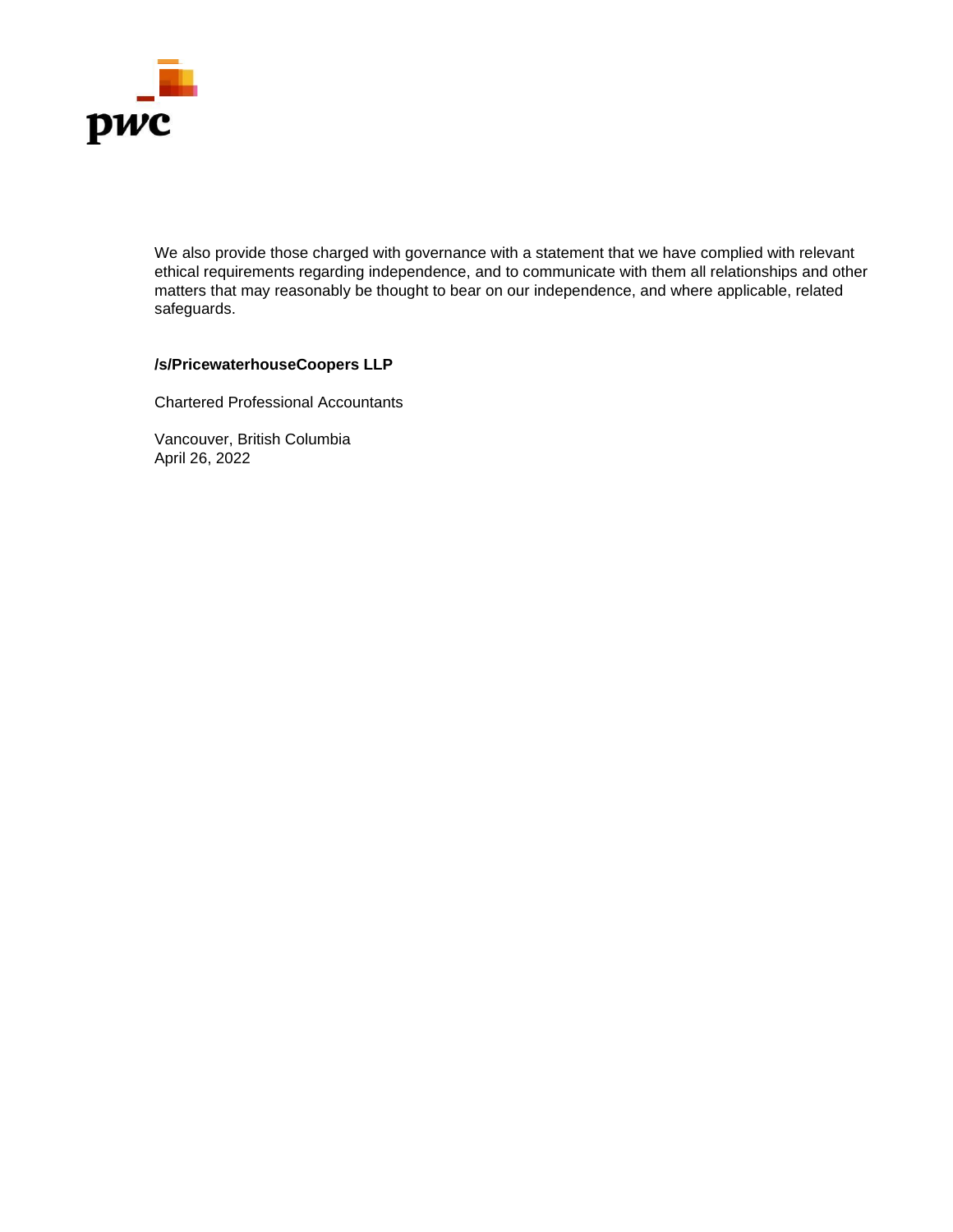# **KARUS GOLD CORP.**

# **Statements of Financial Position**

*(Expressed in Canadian dollars)*

| As at                                    |              |                           | December 31, 2021  |                           | December 31, 2020 |
|------------------------------------------|--------------|---------------------------|--------------------|---------------------------|-------------------|
|                                          | Note         |                           |                    |                           |                   |
| <b>Assets</b>                            |              |                           |                    |                           |                   |
| <b>Current assets</b>                    |              |                           |                    |                           |                   |
| Cash                                     |              | $\mathbb S$               | 632,961            | $\mathcal{S}$             | $\mathbf{1}$      |
| Amounts receivable                       |              |                           | 25,975             |                           |                   |
| Advances and prepaid expenses            |              |                           | 64,872             |                           |                   |
|                                          |              |                           | 723,808            |                           | $\mathbf{1}$      |
| <b>Non-current assets</b>                |              |                           |                    |                           |                   |
| Deposits                                 |              |                           | 121,000            |                           |                   |
| Equipment                                | 6            |                           | 16,330             |                           |                   |
| Mineral properties                       | 5            |                           | 10,902,017         |                           |                   |
| <b>Total assets</b>                      |              | $\mathbf S$               | 11,763,155         | \$                        | $\mathbf{1}$      |
| <b>Liabilities</b>                       |              |                           |                    |                           |                   |
| <b>Current liabilities</b>               |              |                           |                    |                           |                   |
| Accounts payable                         |              | $\boldsymbol{\mathsf{S}}$ | 785,395            | $\boldsymbol{\mathsf{S}}$ |                   |
|                                          |              |                           | 785,395            |                           | ٠                 |
| Shareholders' equity                     |              |                           |                    |                           |                   |
| Share capital                            | 8            |                           | 16,191,819         |                           | $\mathbf{1}$      |
| Warrants                                 |              |                           | 190,601            |                           |                   |
| Reserves                                 |              |                           | 737,106            |                           |                   |
| Deficit                                  |              |                           | (6, 141, 766)      |                           |                   |
| Total shareholders' equity               |              |                           | 10,977,760         |                           | $\mathbf{1}$      |
| Total shareholders' equity & liabilities |              | $\mathbb S$               | 11,763,155         | $\$$                      | $\mathbf{1}$      |
| Nature of operations & going concern     | $\mathbf{1}$ |                           |                    |                           |                   |
| Spin out from KORE Mining Ltd.           | 4            |                           |                    |                           |                   |
| Subsequent events                        | 14           |                           |                    |                           |                   |
| Approved by the Board of Directors:      |              |                           |                    |                           |                   |
| "David Whittle"                          |              |                           | "Scott Trebilcock" |                           |                   |

Director Director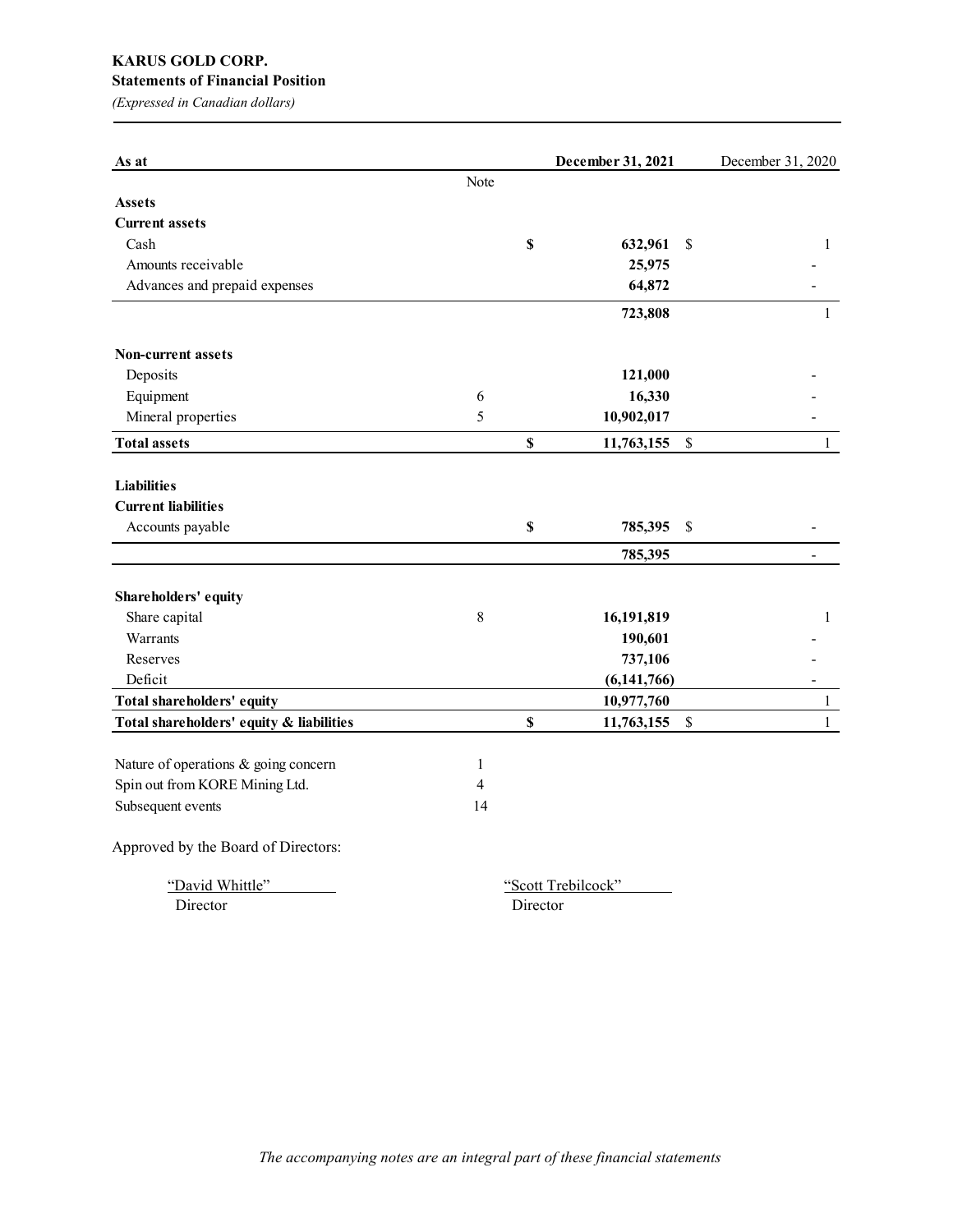|                                                      |      |               |                    |      | For the period from                      |
|------------------------------------------------------|------|---------------|--------------------|------|------------------------------------------|
|                                                      |      |               | For the year ended |      | incorporation on<br>November 20, 2020 to |
|                                                      |      |               | December 31, 2021  |      | December 31, 2020                        |
|                                                      | Note |               |                    |      |                                          |
| <b>Expenses</b>                                      |      |               |                    |      |                                          |
| Depreciation                                         | 6    | $\mathcal{S}$ | 5,300              | - \$ |                                          |
| Exploration and evaluation expenses                  | 5    |               | 4,326,937          |      |                                          |
| General and administration                           |      |               | 221,884            |      |                                          |
| Management fees and wages                            | 9    |               | 418,748            |      |                                          |
| Marketing, advisory and investor relations           |      |               | 315,729            |      |                                          |
| Professional fees                                    |      |               | 256,172            |      |                                          |
| Share-based payments                                 | 8    |               | 737,106            |      |                                          |
|                                                      |      |               | (6,281,876)        |      |                                          |
| <b>Other income</b>                                  |      |               |                    |      |                                          |
| Flow through income                                  | 7    |               | 140,110            |      |                                          |
| Loss and comprehensive loss for the year             |      | \$            | $(6,141,766)$ \$   |      |                                          |
| Basic and fully diluted loss per common share        |      | \$            | $(0.08)$ \$        |      |                                          |
| Weighted average number of common shares outstanding |      |               | 73,086,289         |      |                                          |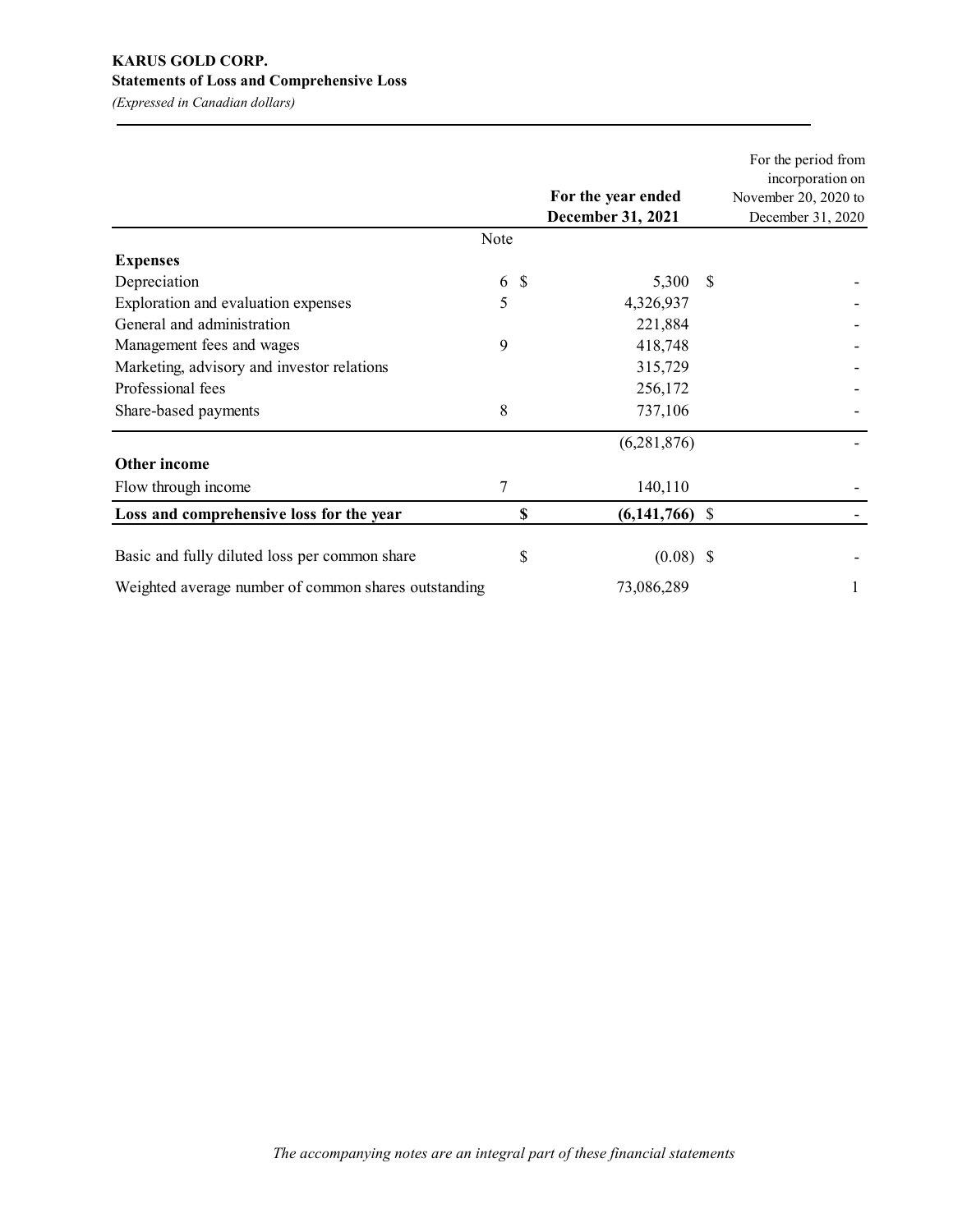|                                            |                                         | For the period from<br>incorporation on   |
|--------------------------------------------|-----------------------------------------|-------------------------------------------|
|                                            | For the year ended<br>December 31, 2021 | November 20, 2020 to<br>December 31, 2020 |
| <b>CASH USED IN OPERATING ACTIVITIES</b>   |                                         |                                           |
| Loss for the period                        | \$<br>(6,141,766)                       | \$                                        |
| Items not involving cash:                  |                                         |                                           |
| Depreciation                               | 5,300                                   |                                           |
| Flow through income                        | (140, 110)                              |                                           |
| Share-based payments                       | 737,106                                 |                                           |
| Interest expense                           | 5,700                                   |                                           |
| Changes in non-cash working capital items: |                                         |                                           |
| Amounts receivable                         | (25,975)                                |                                           |
| Prepaid expenses and advances              | (64, 872)                               |                                           |
| Deposits                                   | (106,000)                               |                                           |
| Accounts payable                           | 785,395                                 |                                           |
|                                            | (4,945,222)                             | $\blacksquare$                            |
| <b>FINANCING ACTIVITIES</b>                |                                         |                                           |
| Shares and warrants issued for cash        | 6,205,390                               | 1                                         |
| Issuance costs                             | (184, 561)                              |                                           |
| Loan proceeds from KORE Mining Ltd         | 500,000                                 |                                           |
| Repayment of loan from KORE Mining Ltd.    | (505,700)                               |                                           |
|                                            | 6,015,129                               | $\mathbf{1}$                              |
| <b>INVESTING ACTIVITIES</b>                |                                         |                                           |
| Spinout transaction costs                  | (407, 242)                              |                                           |
| Mineral property interests                 | (20,000)                                |                                           |
| Acquisition of equipment                   | (9,705)                                 |                                           |
|                                            | (436, 947)                              |                                           |
| Change in cash                             | 632,960                                 | $\mathbf{1}$                              |
| Cash at beginning of period                | 1                                       |                                           |
| Cash at end of period                      | \$<br>632,961                           | \$<br>$\mathbf{1}$                        |
| Supplemental cash flow information:        |                                         |                                           |
| Interest paid in cash                      | \$<br>5,700                             | \$                                        |
| Income taxes paid in cash                  | \$                                      | \$                                        |
| <b>Non-cash transactions</b>               |                                         |                                           |
| Spinout of assets from KORE Mining Ltd.    | \$<br>10,451,700                        | \$                                        |
| Shares issued for mineral property         | \$<br>50,000                            | \$                                        |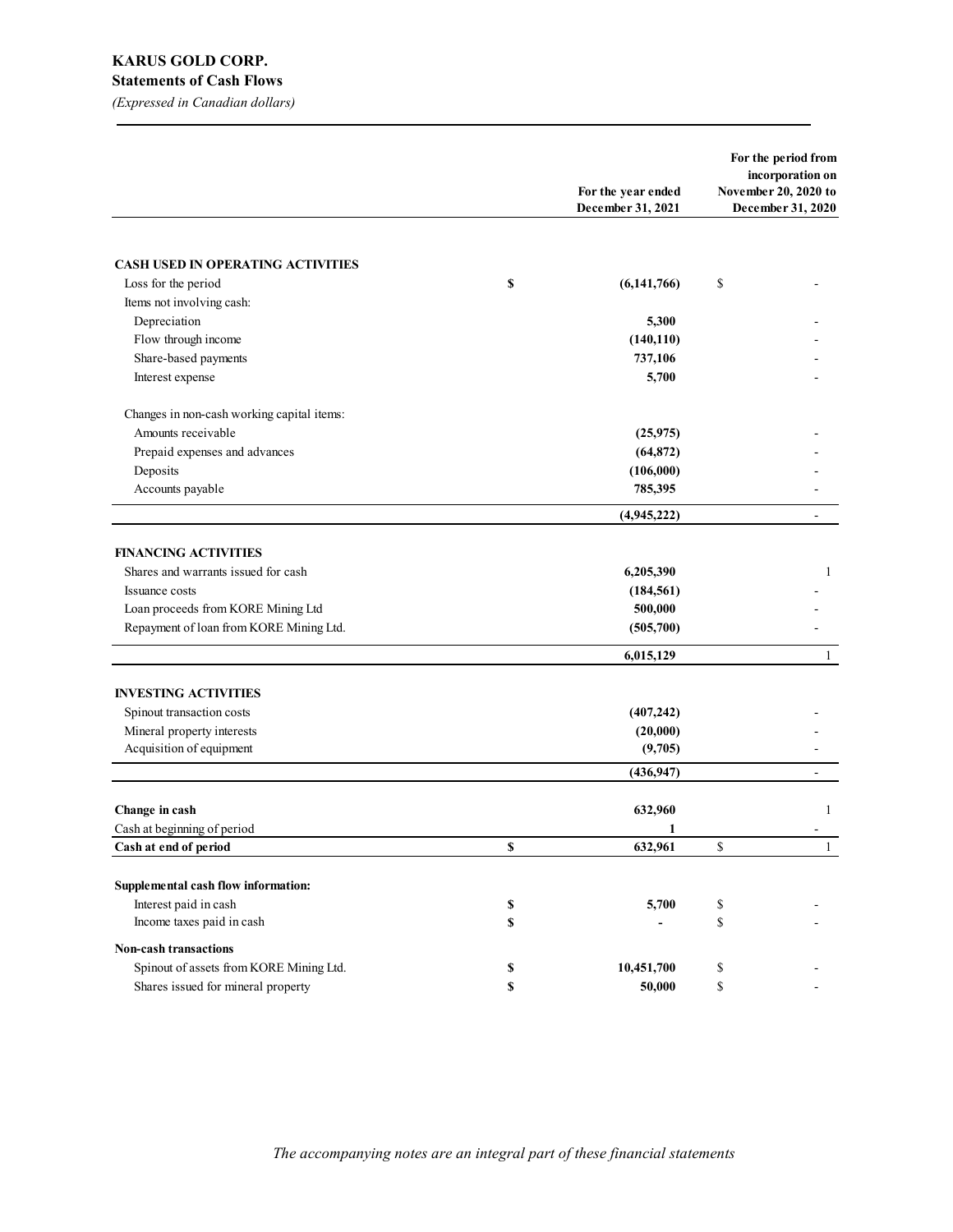# **KARUS GOLD CORP. Statement of Changes in Shareholders' Equity**

*(Expressed in Canadian dollars)*

|                                                                | <b>Common Shares</b> |            |           |                          |                          |                     |
|----------------------------------------------------------------|----------------------|------------|-----------|--------------------------|--------------------------|---------------------|
|                                                                | <b>Number</b>        | Amount     | Warrants  | <b>Reserves</b>          | <b>Deficit</b>           | <b>Total Equity</b> |
|                                                                |                      | x          | S         |                          | S                        |                     |
| Incorporation share                                            |                      |            |           | $\overline{\phantom{0}}$ |                          |                     |
| December 31, 2020                                              |                      |            |           | $\overline{\phantom{0}}$ | -                        |                     |
| Shares distributed to shareholders of KORE pursuant to spinout | 53,112,455           | 10,435,000 | 16,700    | ٠                        |                          | 10,451,700          |
| Shares issued pursuant to rights offering                      | 26,556,228           | 3,983,434  |           | ٠                        | $\overline{\phantom{0}}$ | 3,983,434           |
| Shares and warrants issued for private placements              | 4,261,329            | 1,520,007  | 133,724   | $\overline{\phantom{a}}$ |                          | 1,653,731           |
| Share issuance costs                                           |                      | (171,750)  | (12, 811) | $\overline{\phantom{a}}$ | -                        | (184, 561)          |
| Shares issuable on mineral property                            | 90,909               | 50,000     |           | $\overline{\phantom{0}}$ |                          | 50,000              |
| Flow through shares and warrants issued for cash               | 778,391              | 515,237    | 52,988    |                          |                          | 568,225             |
| Flow through premium liability                                 |                      | (140, 110) |           | ٠                        | $\overline{\phantom{0}}$ | (140, 110)          |
| Share-based payments                                           |                      |            | -         | 737,106                  |                          | 737,106             |
| Net loss for the year                                          |                      |            |           | $\overline{\phantom{a}}$ | (6,141,766)              | (6,141,766)         |
| December 31, 2021                                              | 84,799,313           | 16,191,819 | 190,601   | 737,106                  | (6,141,766)              | 10,977,760          |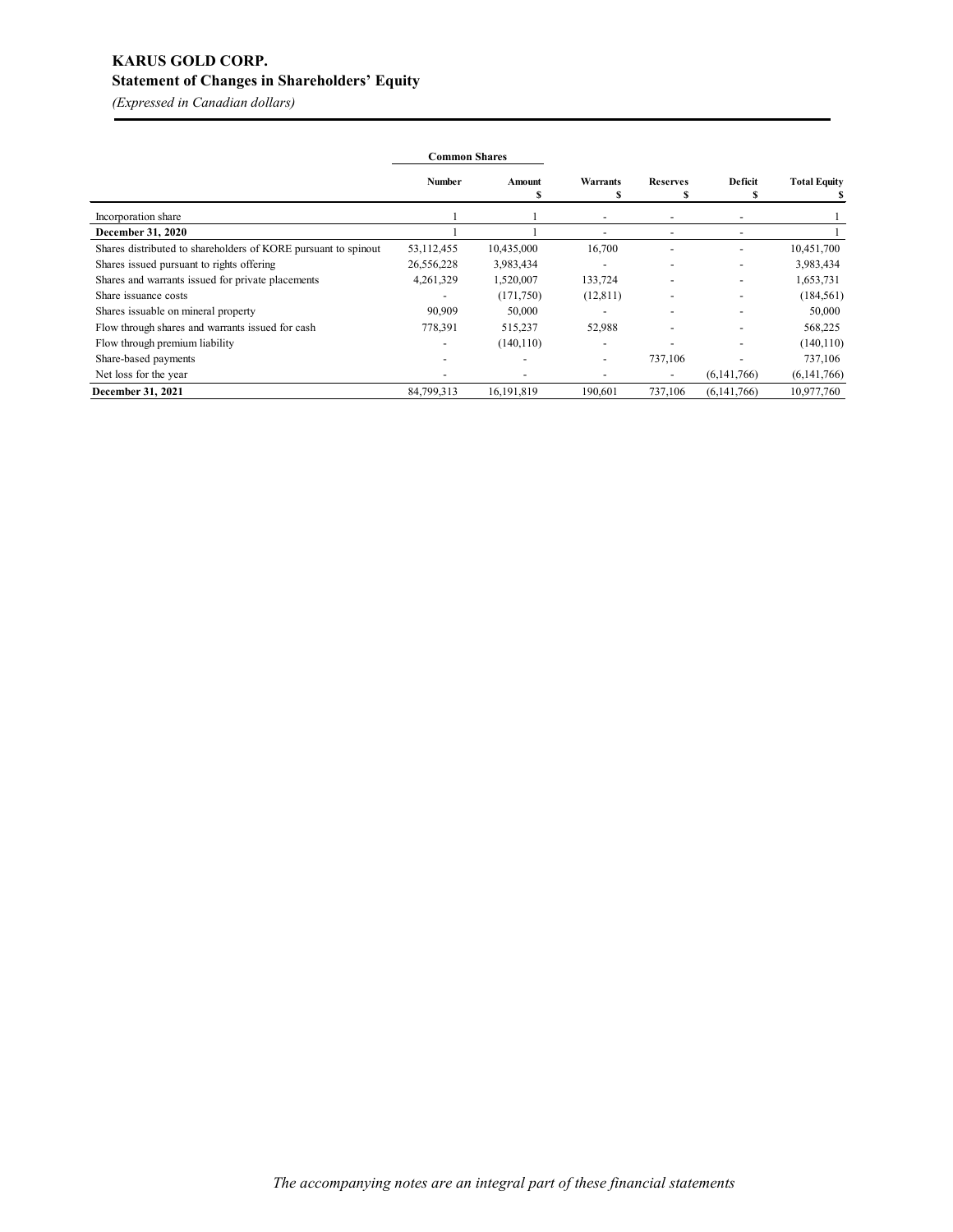## **1. NATURE OF OPERATIONS AND GOING CONCERN**

Karus Gold Corp. (the "Company") was incorporated under the Business Corporations Act (British Columbia) ("BCBCA") on November 20, 2020 under the name 1275702 B.C. Ltd. and subsequently changed its name to Karus Gold Corp. on December 11, 2020. The Company was incorporated as the target company for certain assets and liabilities spun out from KORE Mining Ltd. ("KORE") in January 2021 (Note 4). The Company's registered office is located at Suite 2500, 700 West Georgia Street, Vancouver, British Columbia, V7Y 1B3.

These financial statements have been prepared on the basis of accounting principles applicable to a going concern, which assumes that the Company will continue in operation for the foreseeable future and will be able to realize its assets and discharge its liabilities in the normal course of operations as they come due. In assessing whether the going concern assumption is appropriate, management takes into account all available information about the foreseeable future, which is at least, but is not limited to, twelve months from the end of the reporting period.

As at December 31, 2021, the Company had working capital deficiency of \$61,587 (current assets less current liabilities) and has incurred net losses since inception, with a deficit of \$6,141,766. For the year ended December 31, 2021, the Company used cash flows in operations of \$4,945,222. Subsequent to December 31, 2021, the Company raised an additional \$2,000,000 (Note 14), however the Company's ability to continue to operate and to carry out its planned exploration activities for the next twelve months is uncertain and dependent upon the continued financial support of its shareholders and on securing additional financing. There is, however, no assurance that any such initiatives will be sufficient and, as a result, this gives rise to a material uncertainty that may cast significant doubt regarding the going concern assumption and, accordingly, the ultimate appropriateness of the use of accounting principles applicable to a going concern. These financial statements do not reflect the adjustments to the carrying values of assets and liabilities and the reported expenses and statement of financial position classifications that would be necessary if the Company were unable to realize its assets and settle its liabilities as a going concern in the normal course of operations for the foreseeable future. These adjustments could be material.

# **2. BASIS OF PRESENTATION**

These financial statements have been prepared in accordance with International Financial Reporting Standards ("IFRS") as issued by the International Accounting Standards Board ("IASB"). The summary of accounting policies set out below have been applied consistently to all periods presented in these financial statements.

These financial statements have been authorized for issue by the Board of Directors of the Company on April 26, 2021.

#### **Basis of Measurement**

These financial statements have been prepared on a historical cost basis. The statements are presented in Canadian dollars unless otherwise noted.

#### **Significant Judgments, Estimates and Assumptions**

The preparation of the Company's financial statements in conformity with IFRS requires management to make judgments, estimates and assumptions that affect the reported amounts of assets and liabilities and disclosures of contingent assets and liabilities at the date of the financial statements and the reported amounts of income and expenses during the reporting period. Estimates and assumptions are regularly evaluated and are based on management's experience and other factors, including expectations of future events that are believed to be reasonable under the circumstances. Actual results could differ from these estimates. Significant estimates and critical judgements, including those that have a risk of resulting in a material adjustment to the carrying amounts of assets and liabilities within the next year, are disclosed below.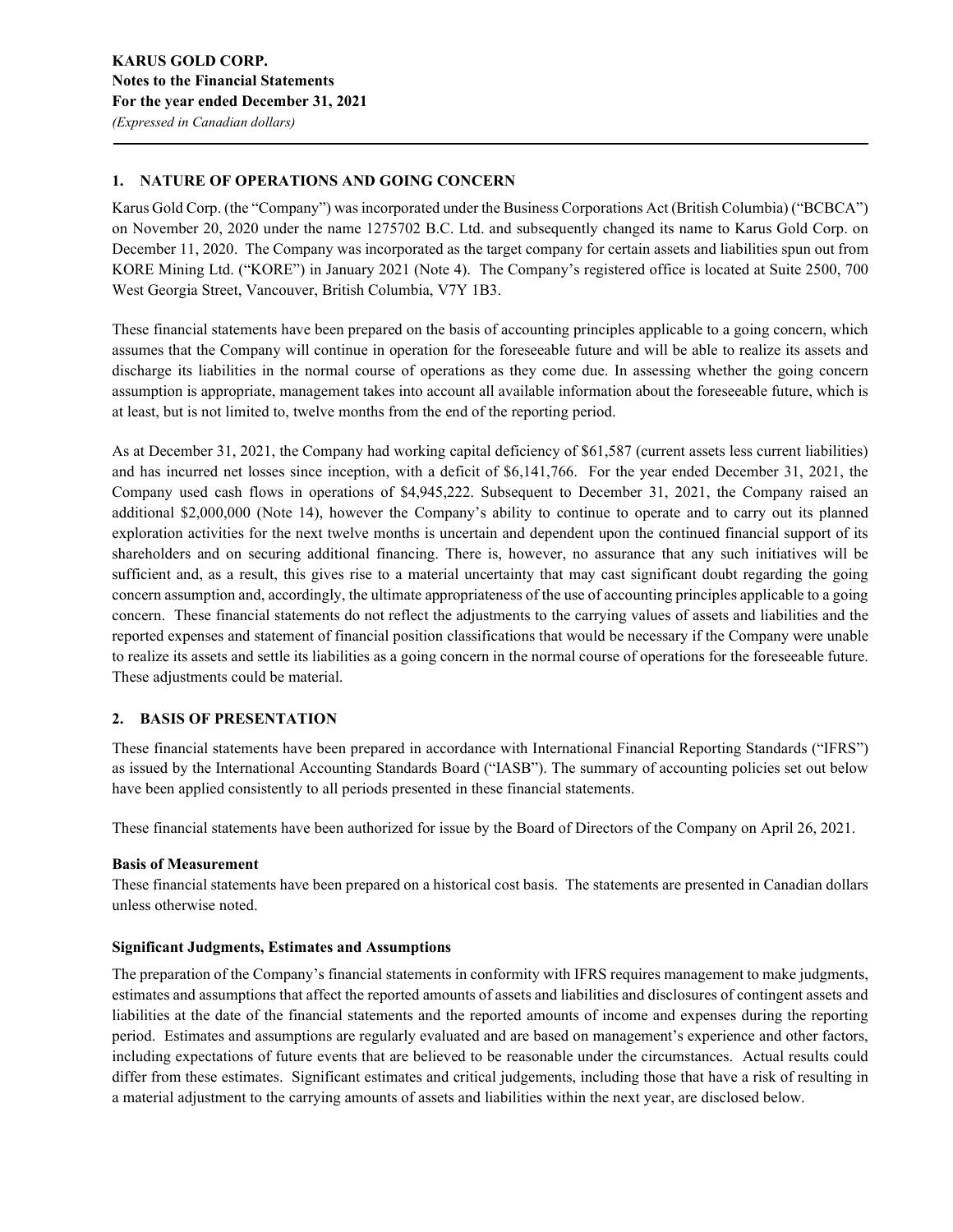#### **2. BASIS OF PRESENTATION (cont'd…)**

#### *Critical Judgments*

The Company is required to make significant judgments whether there are indicators of impairment of the exploration and evaluation assets, by considering if the right to explore the specific area has expired or will be allowed to expire, whether further exploration and evaluation expenditures are neither planned or budgeted, or whether sufficient data exists to indicate that development of a specific area is unlikely to recover existing exploration and evaluation costs. If any of these indicators are present, management would need to assess whether the exploration and evaluation property is impaired.

The acquisition of assets and liabilities pursuant to the Spinout and distribution of Spinout Shares (Note 4) required management to make judgments regarding the treatment of the Spinout. Specifically, management made judgements determining that the Spinout was not a common-control transaction, as there was no contractual arrangement between the shareholders of KORE who subsequently became the shareholders of the Company, and accounted for it under IFRS 2, *Share-based payments*.

#### *Significant Estimates*

The determination of the fair value of the assets and liabilities transferred from KORE pursuant to the Spinout (Note 4) and consideration issued involved significant estimation and judgment by management. In determining the appropriate value, management relied on a number of factors, including a third-party valuation report, similar projects and recent transactions, comparable land packages and valuation of publicly traded entities, the historical exploration work and expenditures made on the project as well as external market conditions, and current and future commodity price expectations.

# **3. SUMMARY OF SIGNIFICANT ACCOUNTING POLICIES**

#### **Cash**

Cash and cash equivalents include cash on hand, demand deposits and short-term, highly liquid investments that are readily convertible to known amounts of cash within three months of purchase.

#### **Foreign exchange**

The functional and presentation currency of the Company is the Canadian dollar, based on the primary economic environment in which the Company operates.

Transactions in currencies other than the entity's functional currency are recorded at exchange rates prevailing on the dates of the transaction. At the end of each reporting period, monetary assets and liabilities of the Company that are denominated in foreign currencies are translated at the rate of exchange at the financial position date while non-monetary assets and liabilities are translated at historical rates. Revenues and expenses are translated at the exchange rates approximating those in effect on the date of the transaction. Exchange gains and losses arising on translation are included in profit and loss.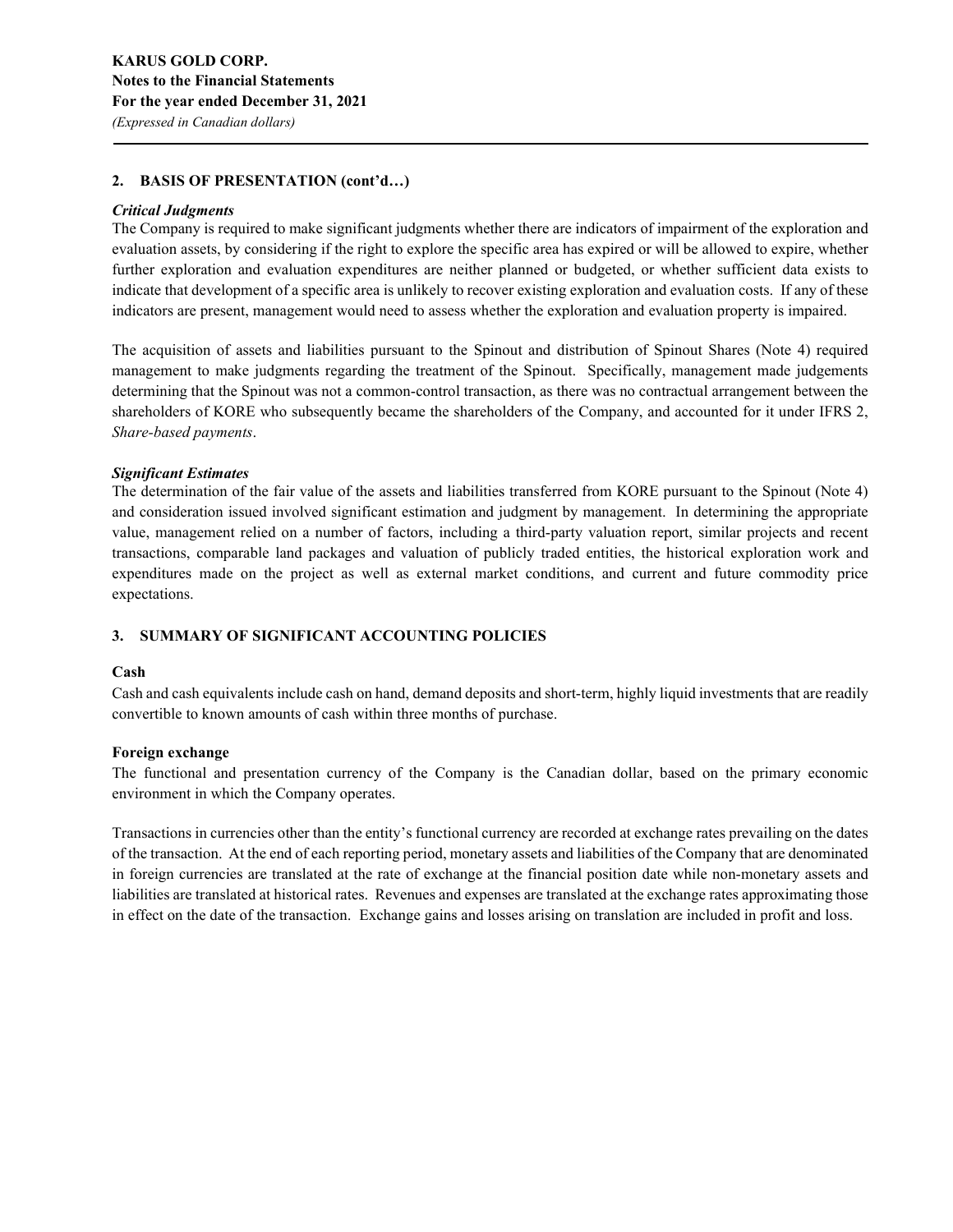# **3. SUMMARY OF SIGNIFICANT ACCOUNTING POLICIES (cont'd…)**

#### **Mineral Properties**

#### *Acquisition Costs*

Costs incurred before the Company has acquired the right to explore a property are expensed as incurred. Exploration and evaluation asset acquisition costs, including option payments, are capitalized on an individual area of interest basis. Once a property is brought into production, the capitalized costs are amortized on a units-of-production basis, or until the properties are abandoned, sold or management determines that the asset is no longer economically viable, at which time the unrecoverable deferred costs are expensed to operations. Option payments relating to the acquisition of exploration and evaluation assets that are exercisable at the discretion of the Company are recorded when paid.

Exploration and evaluation asset acquisition costs include cash consideration and the estimated fair market value of sharebased payments, in which the fair value is measured based upon the fair value of the goods or services received, unless that fair value cannot be estimated reliably. If the fair value of the goods or services cannot be estimated reliably, then the Company estimates the fair value with reference to the equity instruments granted.

Although the Company has taken steps to verify title to exploration and evaluation properties in which it has an interest, these procedures do not guarantee the Company's title. Such properties may be subject to prior agreements or transfers, non-compliance with regulatory requirements or title may be affected by undetected defects.

#### *Exploration and Evaluation Costs*

Exploration and evaluation costs are expensed to operations as incurred.

Once the technical feasibility and commercial viability of the extraction of mineral reserves or resources from a particular exploration and evaluation asset has been determined, the capitalized costs are assessed for impairment and then reclassified to mineral property development costs and carried at cost until the properties to which the expenditures relate are sold, abandoned or determined by management to be impaired in value. The establishment of technical feasibility and commercial viability of an exploration and evaluation asset is assessed based on a combination of factors, including:

- The extent to which mineral reserves or mineral resources as defined in National Instrument 43-101 have been identified through a feasibility study or similar document;
- The results of optimization studies and further technical evaluation carried out to mitigate project risks identified in the feasibility study;
- The status of environmental permits; and
- The status of mining leases or permits.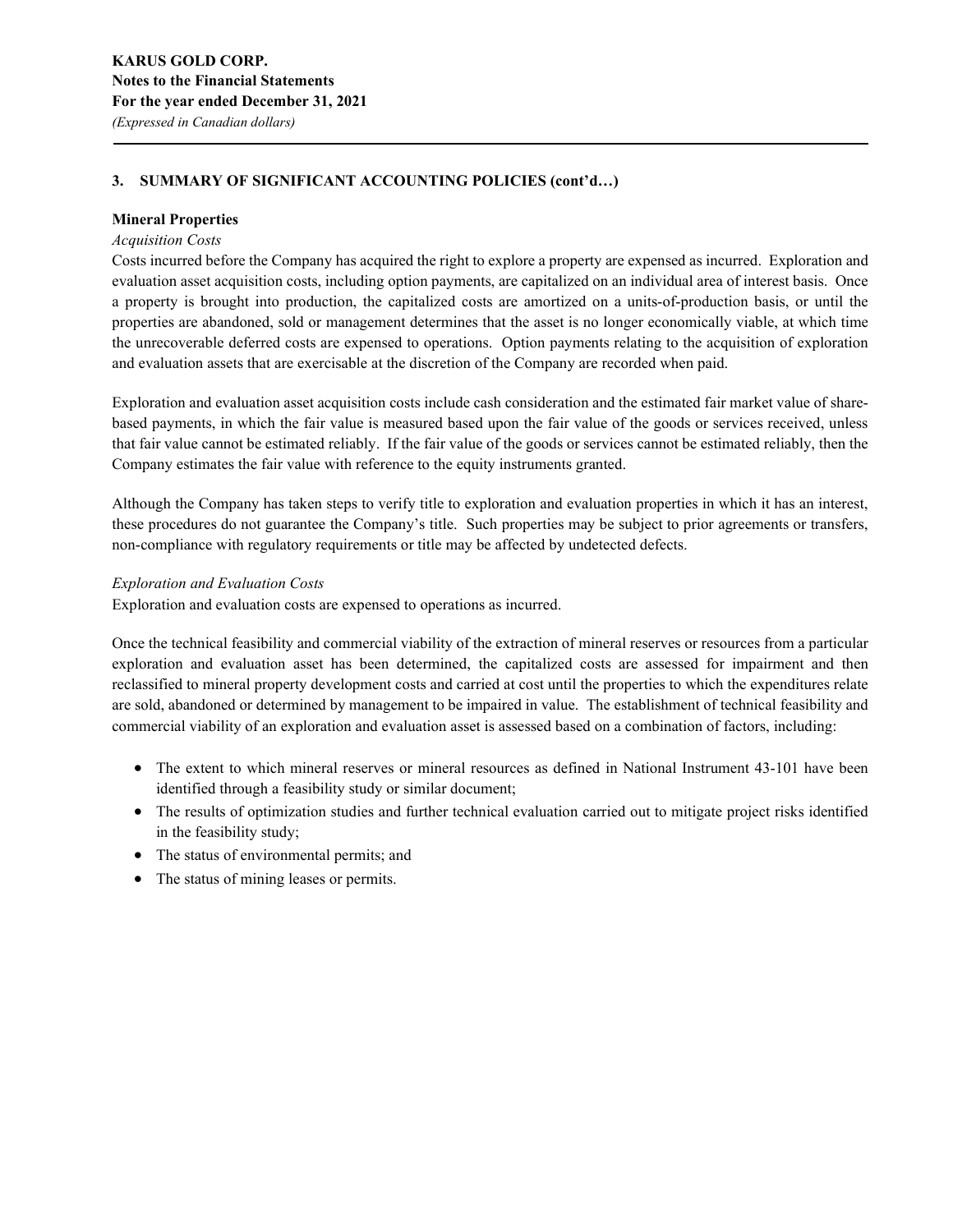# **3. SUMMARY OF SIGNIFICANT ACCOUNTING POLICIES (cont'd…)**

#### **Decommissioning and Restoration**

Decommissioning and restoration obligations encompass legal, statutory, contractual or constructive obligations associated with the retirement of a long-lived tangible asset (for example, mine reclamation costs) that results from the acquisition, construction, development and/or normal operation of a long-lived asset.

A liability for decommissioning and restoration is recorded in the period in which the obligation first arises. The Company records the estimated present value of future cash flows associated with site closure and reclamation as a long-term liability and increases the carrying value of the related assets for that amount. Over time, the liability is increased to reflect an interest element in the estimated future cash flows (accretion expense) considered in the initial measurement of fair value. The capitalized cost is amortized on either the unit-of-production basis or the straight-line basis, as appropriate. The Company's estimates of provisions for decommissioning and restoration obligations could change as a result of changes in regulations, changes to the current market-based discount rate, the extent of environmental remediation required, and the means of reclamation or cost estimates. Changes in estimates are accounted for in the period in which these estimates are revised. As at December 31, 2021 the Company has determined that it does not have any significant decommissioning and restoration obligations related to its operations.

#### **Impairment of Non-Financial Assets**

Management reviews the carrying values of capitalized exploration and evaluation assets at the end of each reporting period for indications of impairment. Exploration and evaluation assets are tested for impairment whenever events or changes in circumstances indicate that their carrying amount may not be recoverable. For the purpose of impairment testing, assets that cannot be tested individually are grouped together into the smallest group of assets that generate cash inflows from continuing use that are largely independent of the cash inflows of other assets or groups of assets (the "cashgenerating unit" or "CGU"). The recoverable amount of an asset or CGU is the greater of its value in use and its fair value less costs to sell. In assessing value in use, the estimated future pre-tax cash flows are discounted to their present value using a pre-tax discount rate that reflects current market assessments of the time value of money and the risks specific to the asset. Fair value less costs to sell is based on an estimate of the amount that the Company may obtain in a sale transaction on an arm's length basis between knowledgeable, willing parties, less costs of disposal.

Fair value less costs to sell is primarily derived using discounted cash flow techniques, which incorporates market participant assumptions and is based on post-tax cash flows that are discounted using a post-tax discount rate.

An impairment loss is recognized if the carrying value amount of an asset or its CGU exceeds its estimated recoverable amount. Impairment losses are recognized in profit or loss.

Impairment losses recognized in prior periods are assessed at each reporting date for any indications that the loss has decreased or no longer exists. An impairment loss is reversed if there has been a change in the estimates used to determine the recoverable amount. An impairment loss is reversed only to the extent that the asset's carrying amount does not exceed the carrying amount that would have been determined, net of depreciation or amortization, if no impairment loss had been recognized. A reversal of an impairment loss is recognized immediately in profit or loss.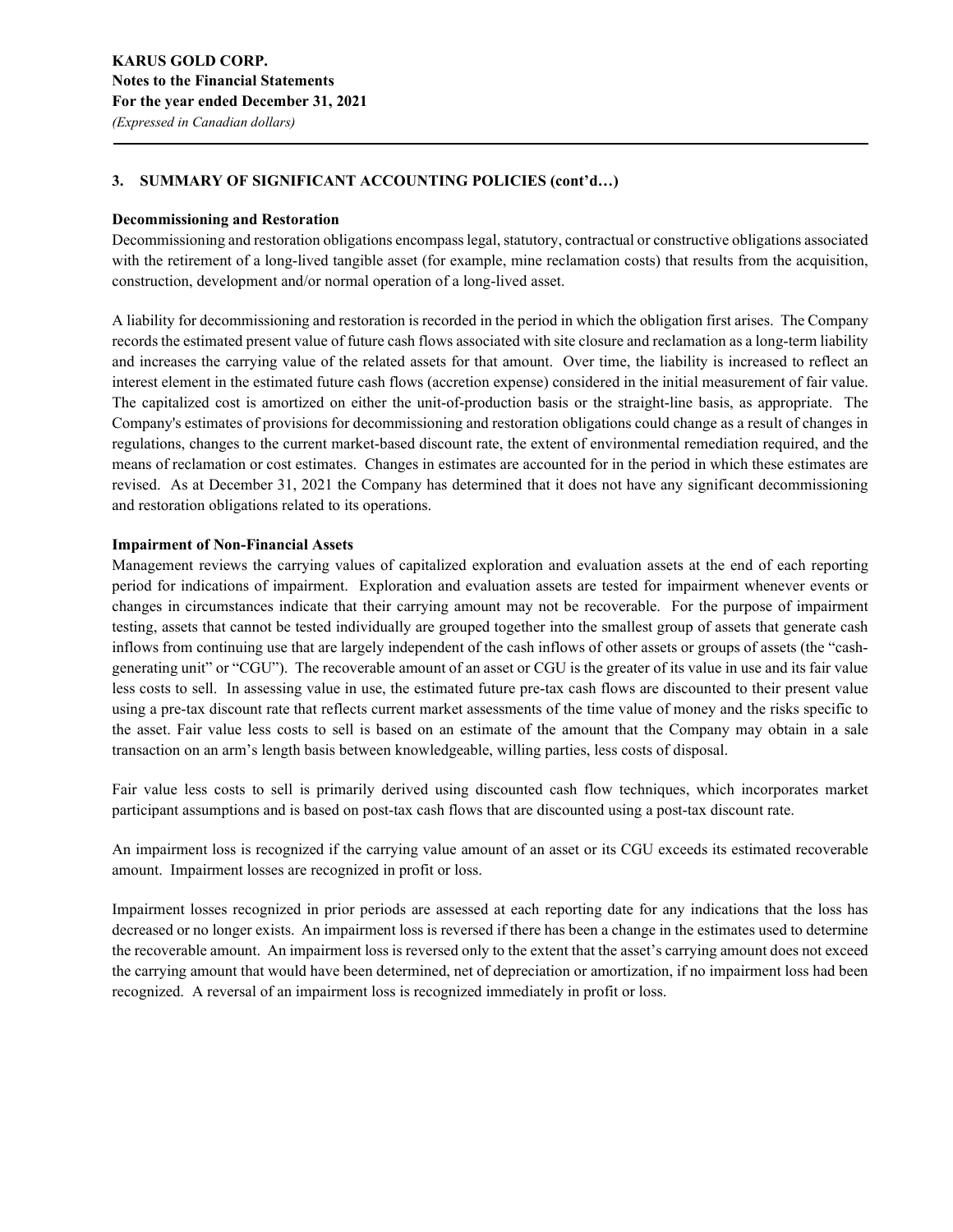# **3. SUMMARY OF SIGNIFICANT ACCOUNTING POLICIES (cont'd…)**

#### **Provisions**

Liabilities are recognized when the Company has a present legal or constructive obligation that has arisen as a result of a past event and it is probable that a future outflow of resources will be required to settle the obligation, provided that a reliable estimate can be made of the amount of the obligation. A provision is a liability of uncertain timing or amount.

Provisions are measured at the present value of the expenditures expected to be required to settle the obligation using a pre-tax rate that reflects the current market assessments of the time value of money and the risk specific to the obligation. The increase in the provision due to the passage of time is recognized as a finance expense.

#### **Income Taxes**

Tax expense recognized in profit or loss comprises the sum of deferred tax and current tax not recognized in other comprehensive income or directly in equity.

Current tax assets and liabilities comprise those obligations to, or claims from, fiscal authorities relating to the current or prior reporting periods, that are unpaid at the reporting date. Current tax is payable on taxable profit which differs from profit or loss in the financial statements. Calculation of current tax is based on tax rates and tax laws that have been enacted or substantively enacted by the end of the reporting period.

Deferred taxes are calculated using the liability method on temporary differences between the carrying amounts of assets and liabilities and their tax bases. Deferred tax liabilities on temporary differences associated with shares in subsidiaries are not provided for if reversal of these temporary differences can be controlled by the Company and it is probable that reversal will not occur in the foreseeable future.

Deferred tax assets and liabilities are measured using enacted or substantively enacted tax rates expected to apply to taxable income in the years in which those temporary differences are likely to reverse. The effect on deferred tax assets and liabilities of a change in tax rates is recognized in profit or loss in the period that includes the substantive enactment date. Deferred tax assets are recognized for all temporary differences to which the initial recognition exemption does not apply, and for the carry forward of unused tax credits and unused tax losses to the extent that it is probable that future taxable profits will be available against which they can be utilized.

Deferred tax assets and liabilities are offset only when the Company has a right and intention to offset current tax assets and liabilities from the same taxation authority and the deferred tax assets and liabilities relate to income taxes levied by the same taxation authority on either the same entity or different entities which intend to settle current tax assets and liabilities on a net basis or simultaneously in each future period in which significant amounts of deferred tax assets or liabilities are expected to be recovered or settled.

Changes in deferred tax assets or liabilities are recognized as a component of tax recovery or expense in profit or loss, except where they relate to items that are recognized in other comprehensive income or directly in equity, in which case the related deferred tax is also recognized in other comprehensive income or equity, respectively.

#### **Share-based Payments**

The Company uses a fair value based method (Black-Scholes Option Pricing Model) for all share options granted to directors, employees and certain consultants. For directors and employees, the fair value of the share options is measured at the date of grant. For grants to non-employees where the fair value of the goods or services is not determinable, the fair value of the share options is measured on the date the services are received.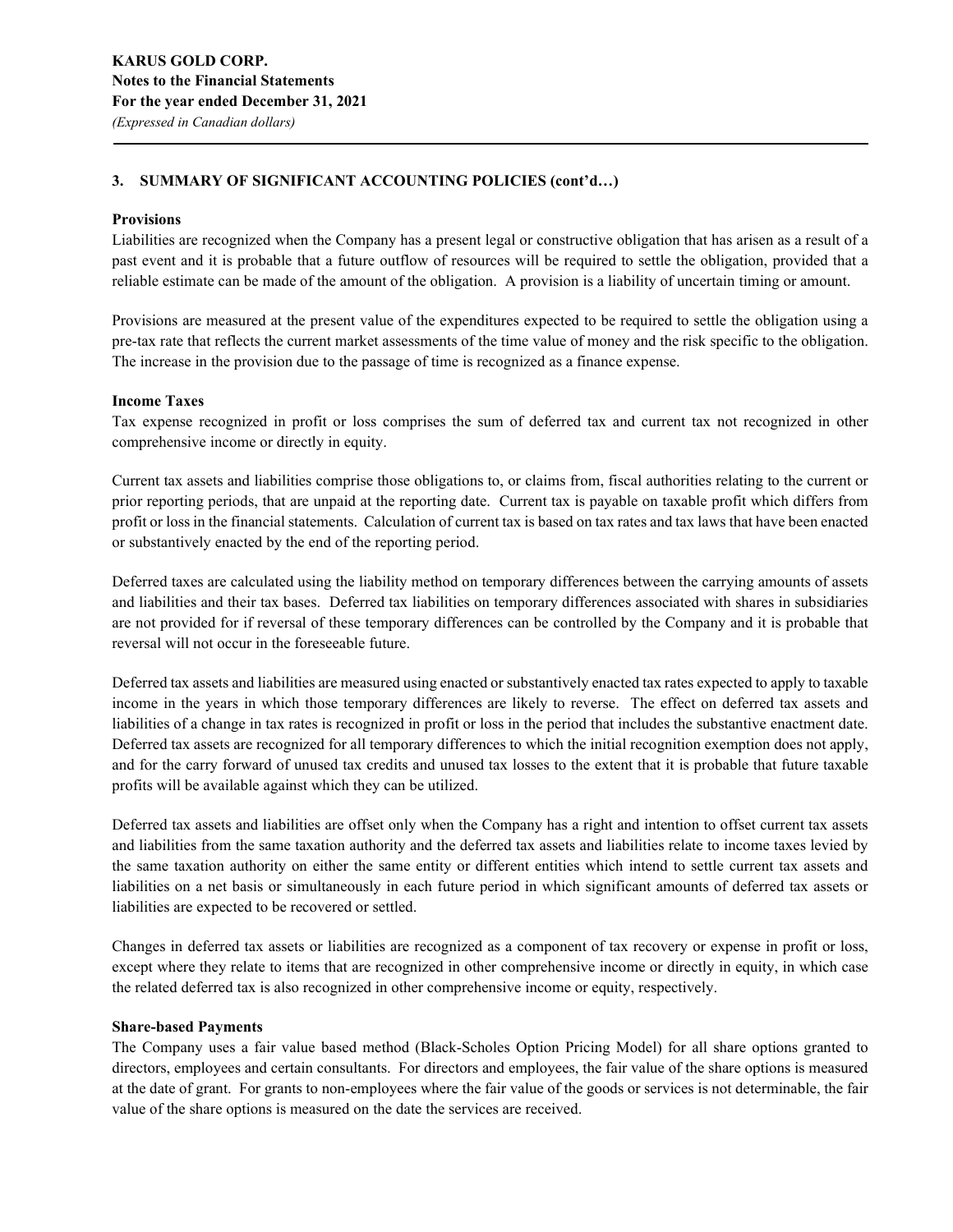# **3. SUMMARY OF SIGNIFICANT ACCOUNTING POLICIES (cont'd…)**

#### **Share-based Payments (cont'd…)**

The fair value of share-based payments is charged to profit or loss with the offsetting credit to share option reserve. The initial fair value of the share-settled options is recognized over the vesting period based on the best available estimate of the number of share options expected to vest. Estimates are subsequently revised if there is any indication that the number of share options expected to vest differs from previous estimates. Any cumulative adjustment prior to vesting is recognized in the current period. If options vest immediately, the expense is recognized when the options are granted. When share options are exercised, the amounts previously recognized in share option reserve are transferred to share capital.

In the event share options are forfeited prior to vesting, the associated expense recorded to date is reversed in the period of forfeiture. The carrying value of any share options that expire remain in share option reserve.

The Company also issues other forms of share-based awards, including restricted share units ("RSUs"). Where these instruments are only settled in shares, the expense is estimated on grant date based on the quoted market value and recognized over the vesting period. For share-based awards that may be cash-settled, the expense and liability are adjusted each reporting period for changes in the underlying share price as well as changes to vesting factors, as applicable.

#### **Share Capital**

When the Company issues units, the shares and warrants are measured using the relative fair value method. This method allocates value on a relative basis between the estimated fair value of each of the components.

#### **Earnings (Loss) Per Share**

Basic earnings (loss) per share are computed by dividing net earnings (loss) (the numerator) by the weighted average number of outstanding common shares for the period (denominator). In computing diluted earnings per share, an adjustment is made for the dilutive effect of outstanding share options, warrants and other convertible instruments.

In the periods when the Company reports a net loss, the effect of potential issuances of shares under share options and other convertible instruments is anti-dilutive, therefore, basic and diluted loss per share are the same. When diluted earnings per share is calculated, only those share options and other convertible instruments with exercise prices below the average trading price of the Company's common shares for the period will be dilutive.

# **Financial Instruments - Recognition and Measurement**

The Company classifies its financial assets and liabilities in the following measurement categories - i) those to be subsequently measured at amortized cost; or ii) those to be subsequently measured at fair value (either through other comprehensive income, or through profit or loss ("FVTPL")).

The classification is driven by the business model for managing the financial assets and their contractual cash flow characteristics. The Company classifies its financial assets and financial liabilities as those to be subsequently measured at amortized cost. At initial recognition financial assets and liabilities are measured at fair value less transaction costs except for financial assets classified as FVTPL, where transaction costs are expensed directly to profit or loss.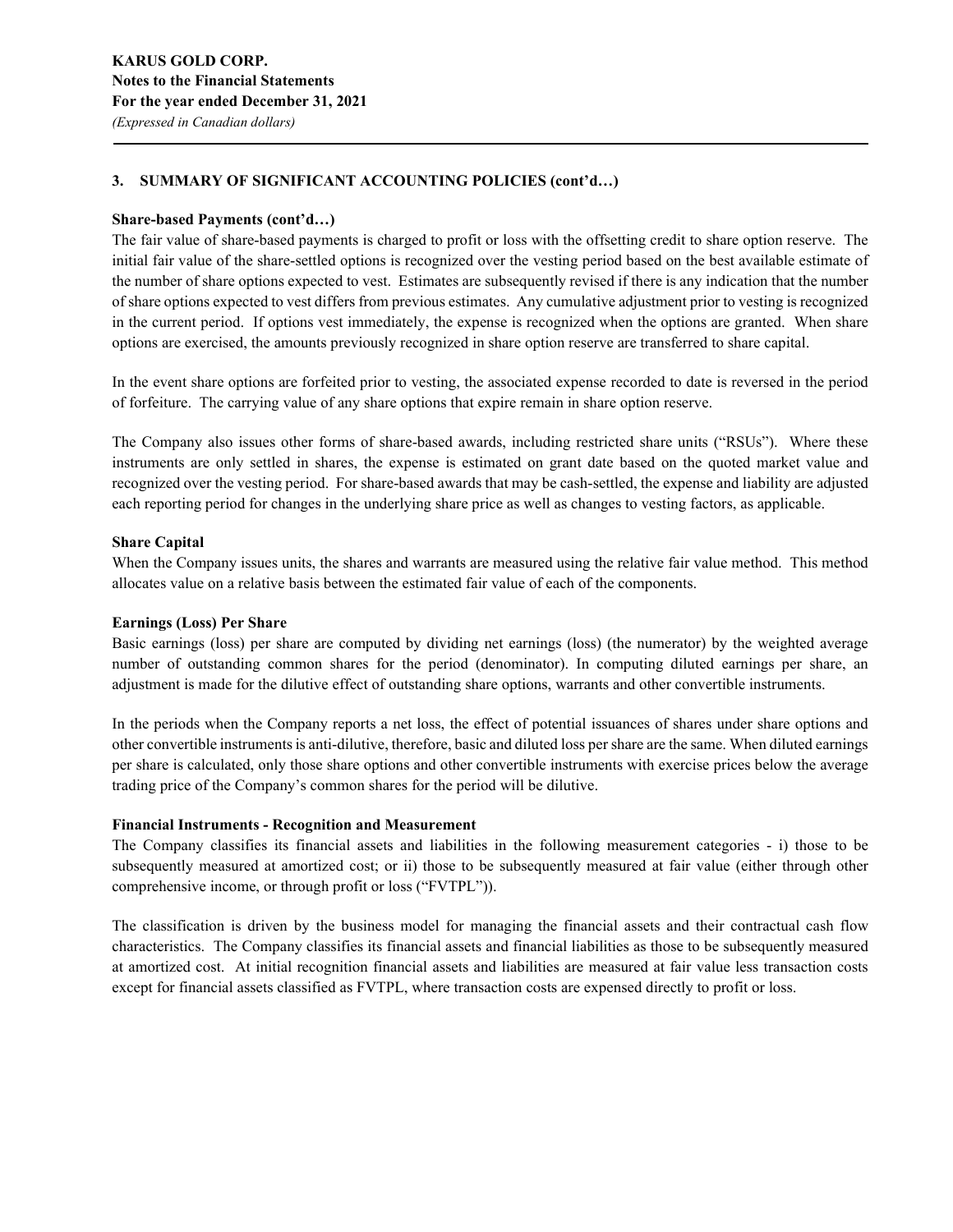# **3. SUMMARY OF SIGNIFICANT ACCOUNTING POLICIES (cont'd…)**

#### **Equipment**

Property and equipment assets are stated at cost less accumulated depreciation and accumulated impairment losses. The cost of an item consists of the purchase price plus any costs directly attributable to bringing the asset to the location and condition necessary for its intended use. Depreciation is recorded at the following rates: Vehicles 5 years straight line basis and Equipment 2-5 years straight line basis. An item of property and equipment is derecognized upon disposal or when no future economic benefits are expected to arise from the continued use of the asset. Any gain or loss arising on disposal of the asset, determined as the difference between the net disposal proceeds and the carrying amount of the asset, is recognized in profit or loss.

#### **Flow-through shares**

The Company will, from time to time, issue flow-through common shares to finance certain portions of its Canadian exploration program. Pursuant to the terms of the flow-through share agreements, these shares transfer the tax deductibility of qualifying resource expenditures to investors. On issuance, the Company bifurcates the flow-through share into i) a flow-through premium, equal to the estimated premium, if any, investors pay for the flow-through feature, which is recognized as a liability, and ii) share capital. Where the flow-through common share is issued as part of a unit, the value is first allocated between the unit and the flow-through premium, and then bifurcated between the common share and the warrant on a residual value basis. As qualified expenses are incurred the Company relieves the liability and recognizes the premium in profit or loss as other income. The Company may also be subject to a Part XII.6 tax on flow-through proceeds, renounced under the look-back rule, in accordance with Government of Canada flow-through regulations. When applicable, this tax is accrued as a financial expense until paid.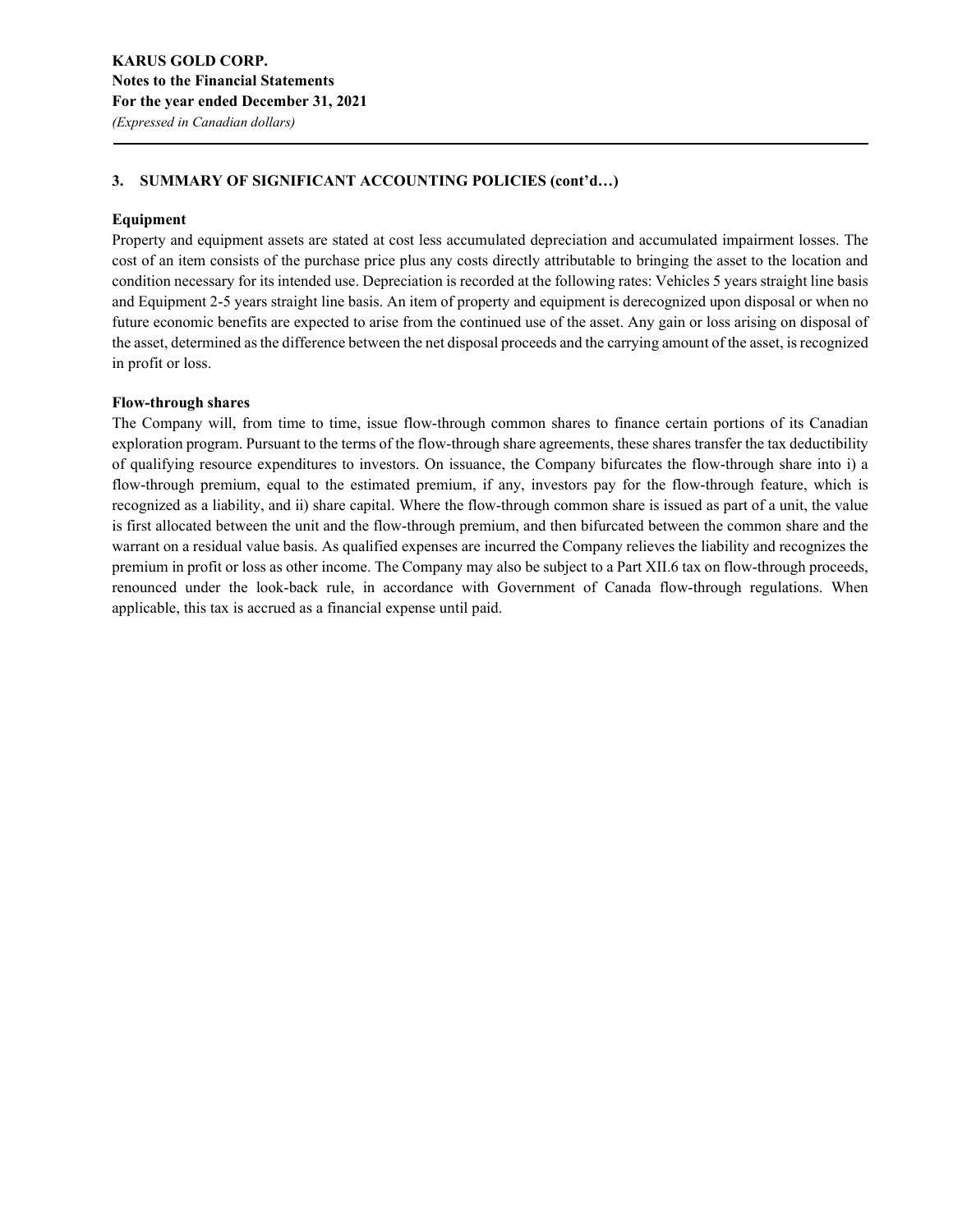#### **4. SPINOUT TRANSACTION**

On January 25, 2021, KORE completed a plan of arrangement pursuant to which KORE transferred to the Company all of KORE's Canadian exploration properties, which included the FG Gold and Gold Creek projects in the South Cariboo property, as well as its Yukon property and related equipment and exploration deposits, in exchange for 53,112,455 shares ("Spinout Shares") of the Company, which were distributed to KORE shareholders on the basis of one share of the Company for every two KORE shares held (the "Spinout"). The date of close, January 25, 2021, is considered to be the measurement date. In addition, 1,750,000 warrants were issued to KORE warrant holders with an exercise price of \$0.75 until July 2022, and a 1% NSR to KORE (which was assigned a \$nil value).

The value of the consideration paid is based on the fair value of the assets acquired. The fair value of the assets acquired was estimated as \$10,858,942 on the measurement date, which was determined by management based on a variety of factors (Note 2). The fair value of the 1,750,000 warrants issued in connection with the Spinout was \$16,700 using the Black Scholes valuation method with the following assumptions: risk-free interest rate of 0.41%, annualized expected volatility of 75%, expected term of 1.5 years and a dividend yield of 0%.

|                                 | \$ | 10,858,942 |
|---------------------------------|----|------------|
| Exploration & evaluation assets |    | 10,832,017 |
| Equipment                       |    | 11,925     |
| Deposits                        | \$ | 15,000     |
| Assets acquired:                |    |            |
|                                 | S  | 10,858,942 |
| Transaction costs               |    | 407,242    |
| Warrants issued                 |    | 16,700     |
| Shares issued                   | \$ | 10,435,000 |
| <b>Consideration issued</b>     |    |            |

In connection with the Spinout, KORE also loaned the Company an initial \$500,000 for a term of up to one year and bearing interest at 8% per annum. The Company repaid this loan with proceeds from the rights offering (Note 6), along with accrued interest of \$5,700, during the year ended December 31, 2021.

# **5. MINERAL PROPERTIES**

#### **Acquisition of South Cariboo Property**

Pursuant to the spinout from KORE (Note 4), the Company acquired a collection of claims in BC comprising the South Cariboo property, which includes the 'FG Gold project' and the 'Gold Creek project', located in the Cariboo Mining Division, British Columbia, Canada.

The South Cariboo property includes certain option agreements which collectively have annual payments of \$45,000 payable in 2021 up to \$150,000 in 2025, for total future payments of \$625,000. In addition, one option agreement provides for the issuance of shares with a fair market value at the time of issuance of \$25,000 in 2021 increasing to \$160,000 in 2025, for total share consideration of \$410,000 and one option agreement also requires annual expenditures of \$35,000 in 2021 and an additional \$40,000 in 2022. For the year ended December 31, 2021, the Company met all requirements by making a payment of \$20,000 and issuing 90,909 common shares at a value of \$50,000. These option agreements also impose a 1%-2% NSR, of which a portion can be repurchased in certain cases, and one agreement requires a bonus payment of \$1.50 per ounce identified as inferred, indicated or measured in a 43-101 report on the specific claims in the agreement.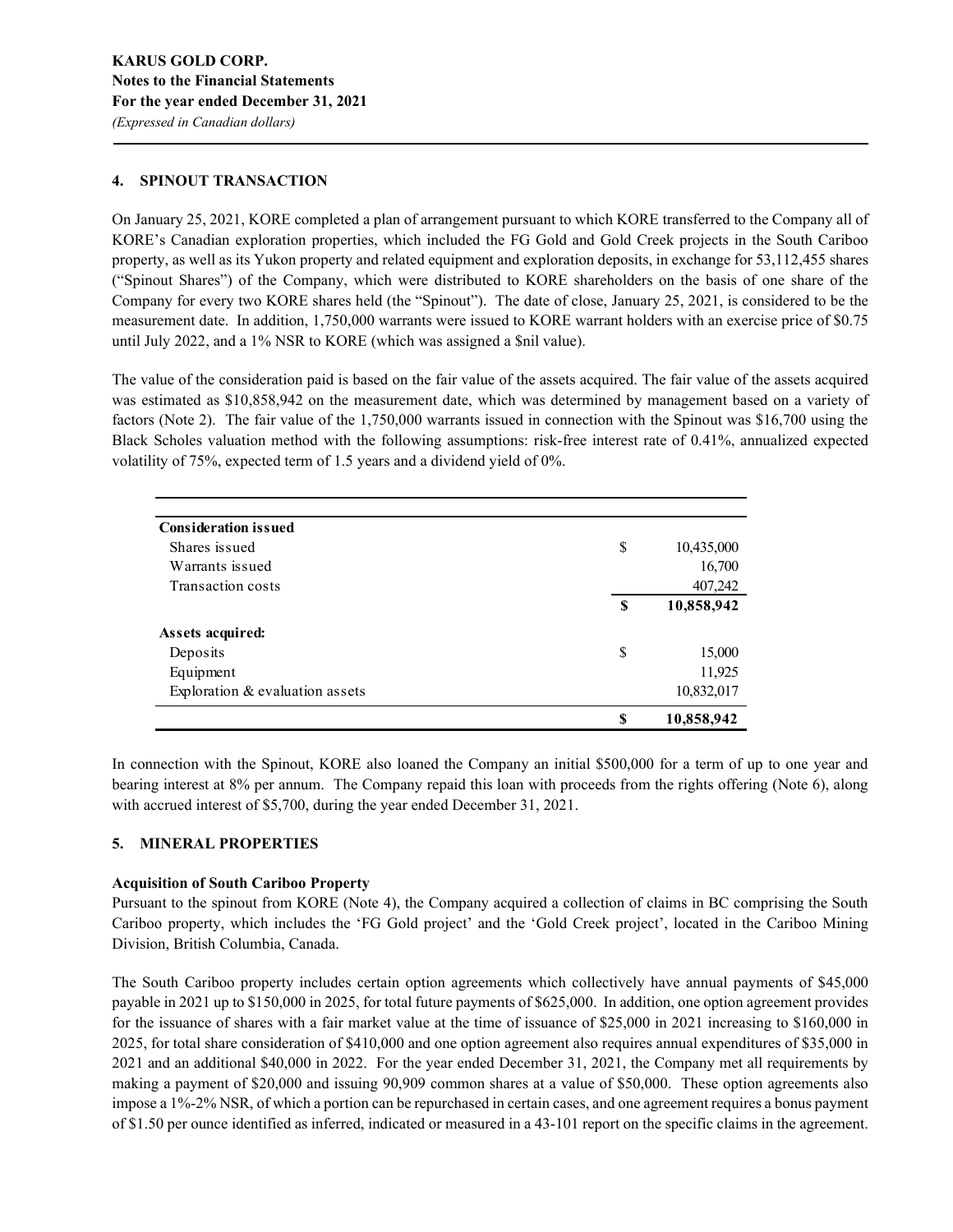# **5. MINERAL PROPERTIES (cont'd…)**

#### **Acquisition of South Cariboo Property (cont'd…)**

The South Cariboo property is subject to additional various net smelter royalties ("NSR") ranging from 1%-3%, certain of which can be repurchased or have maximum payout terms. Included in these NSRs is a 1% NSR issued to KORE pursuant to the spinout on all claims not otherwise encumbered.

#### **Acquisition of Yukon Claims**

The Company holds a 100% interest in the White Gold Project, located in Yukon, Canada, acquired as part of the spinout from KORE (Note 4). The property is subject to annual work commitments of \$187,500 in each of 2020, 2021 and 2022.

#### **Mineral Property Interests**

Details of the South Cariboo mineral property balance is as follows:

|                                   | <b>South Cariboo</b><br>Region |
|-----------------------------------|--------------------------------|
| <b>Balance, December 31, 2020</b> | -                              |
| Acquired from Kore Mining         | 10,832,017                     |
| <b>Additions</b>                  | 70,000                         |
| Balance, December 31, 2021        | 10,902,017                     |

# **Exploration & Evaluation Expenses**

|                                   |   | For the year ended<br>December 31, 2021 |    | For the period from<br>incorporation on<br>November 20, 2020 to<br>December 31, 2020 |
|-----------------------------------|---|-----------------------------------------|----|--------------------------------------------------------------------------------------|
| Assays and analysis               | S | 382,949                                 | -S |                                                                                      |
| Claim, staking, holding and taxes |   | 16,831                                  |    |                                                                                      |
| Community engagement              |   | 42,055                                  |    |                                                                                      |
| Drill program                     |   | 2,508,243                               |    |                                                                                      |
| Engineering and development       |   | 63,462                                  |    |                                                                                      |
| Geophysics and ground prospecting |   | 105,405                                 |    |                                                                                      |
| Project general & admin           |   | 431,745                                 |    |                                                                                      |
| Project staff & contractors       |   | 525,354                                 |    |                                                                                      |
| Travel, logistics & camp costs    |   | 300,893                                 |    |                                                                                      |
| Other recovery                    |   | (50,000)                                |    |                                                                                      |
|                                   | S | 4,326,937                               | \$ |                                                                                      |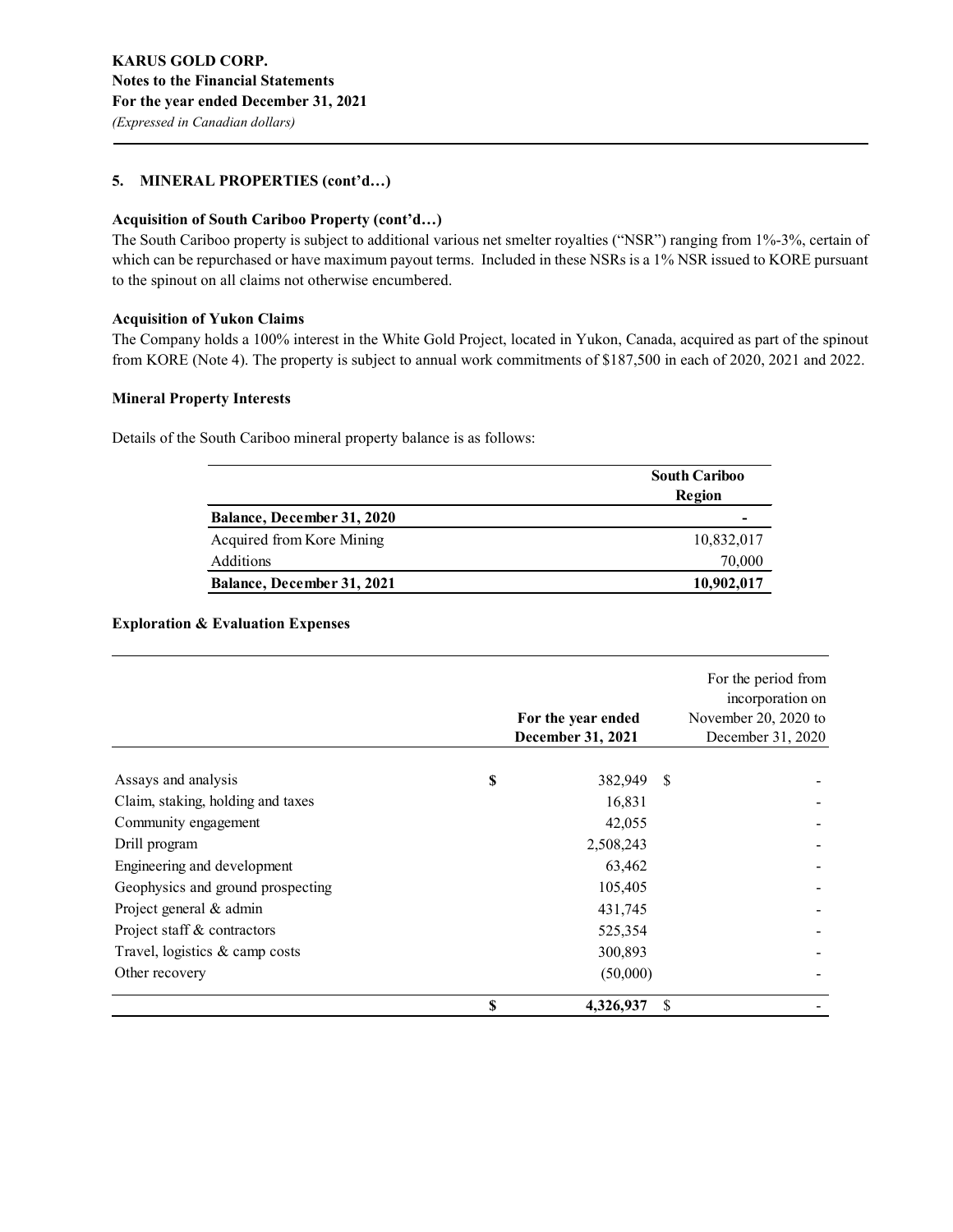# **6. EQUIPMENT**

| Cost:                            |    | Equipment |   | Vehicle                  |   | <b>T</b> otal |        |
|----------------------------------|----|-----------|---|--------------------------|---|---------------|--------|
| Balance, December 31, 2020       | ۰Δ |           | Ф | $\overline{\phantom{0}}$ | S |               |        |
| <b>Additions</b>                 |    | 9,705     |   |                          |   |               | 9.705  |
| Acquired from Kore Mining        |    | 3.375     |   | 8.550                    |   |               | 11,925 |
| Balance, December 31, 2021       |    | 13,080    | S | 8,550                    | S |               | 21,630 |
| <b>Accumulated depreciation:</b> |    | Equipment |   | Vehicle                  |   | <b>Total</b>  |        |
| Balance, December 31, 2020       |    |           |   | $\overline{\phantom{0}}$ | S |               |        |
| <b>Additions</b>                 |    | 3,590     |   | 1,710                    |   |               | 5,300  |
| Balance, December 31, 2021       |    | 3,590     | S | 1,710                    | S |               | 5,300  |
| Net book value                   |    |           |   |                          |   |               |        |
| Balance, December 31, 2021       |    | 9,490     | S | 6,840                    | S |               | 16,330 |

# **7. FLOW THROUGH LIABILITY**

A flow-through premium liability of \$140,110 was allocated to the flow-through obligation in connection with the Company's September 2021 private placement of 778,391 flow through units for gross proceeds of \$568,225 (Note 8). As at December 31, 2021, the Company has incurred flow through expenditures of \$568,225 towards its obligation to incur a total of \$568,225. Accordingly, the full amount of the flow through premium liability of \$140,110 has been amortized into profit and loss as flow through income.

#### **8. SHARE CAPITAL**

#### **Authorized**

Unlimited number of common shares with no par value.

#### **Issued and Outstanding**

On November 20, 2020, the date of incorporation, the Company issued one common share at a price of \$1.00.

Pursuant to the spinout from KORE (Note 4), the Company issued 53,112,455 shares with a fair value of \$10,435,000 in January 2021 at the time of issuance and 1,750,000 warrants with a fair value of \$16,700 (Note 4).

In March 2021, the Company issued 2,300,000 common shares pursuant to a private placement for gross proceeds of \$575,000.

In March 2021, the Company completed a rights offering whereby 26,556,228 shares were issued to Karus shareholders at a price of \$0.15 per share for gross proceeds of \$3,983,434. In connection with this offering, the Company incurred share issuance costs of \$74,141.

In September 2021, the Company issued 1,529,929 units at a price of \$0.55 per unit ("Unit") pursuant to a private placement. Each unit consists of one share and one half share purchase warrant, where each whole warrant entitles the holder to acquire an additional share of the Company at a price of \$0.85 for a period of 24 months. The Company allocated \$104,147 to the warrants using the relative fair value method, where the fair value of the warrants was determined using Black Scholes with the following assumptions: interest rate of 0.52%, volatility of 75%, expected life of 2 years and a dividend yield of 0%. The Company incurred cash issuance costs of \$91,673 which was allocated on the same pro-rata allocation as the proceeds with \$80,327 allocated to shares and \$11,346 to warrants.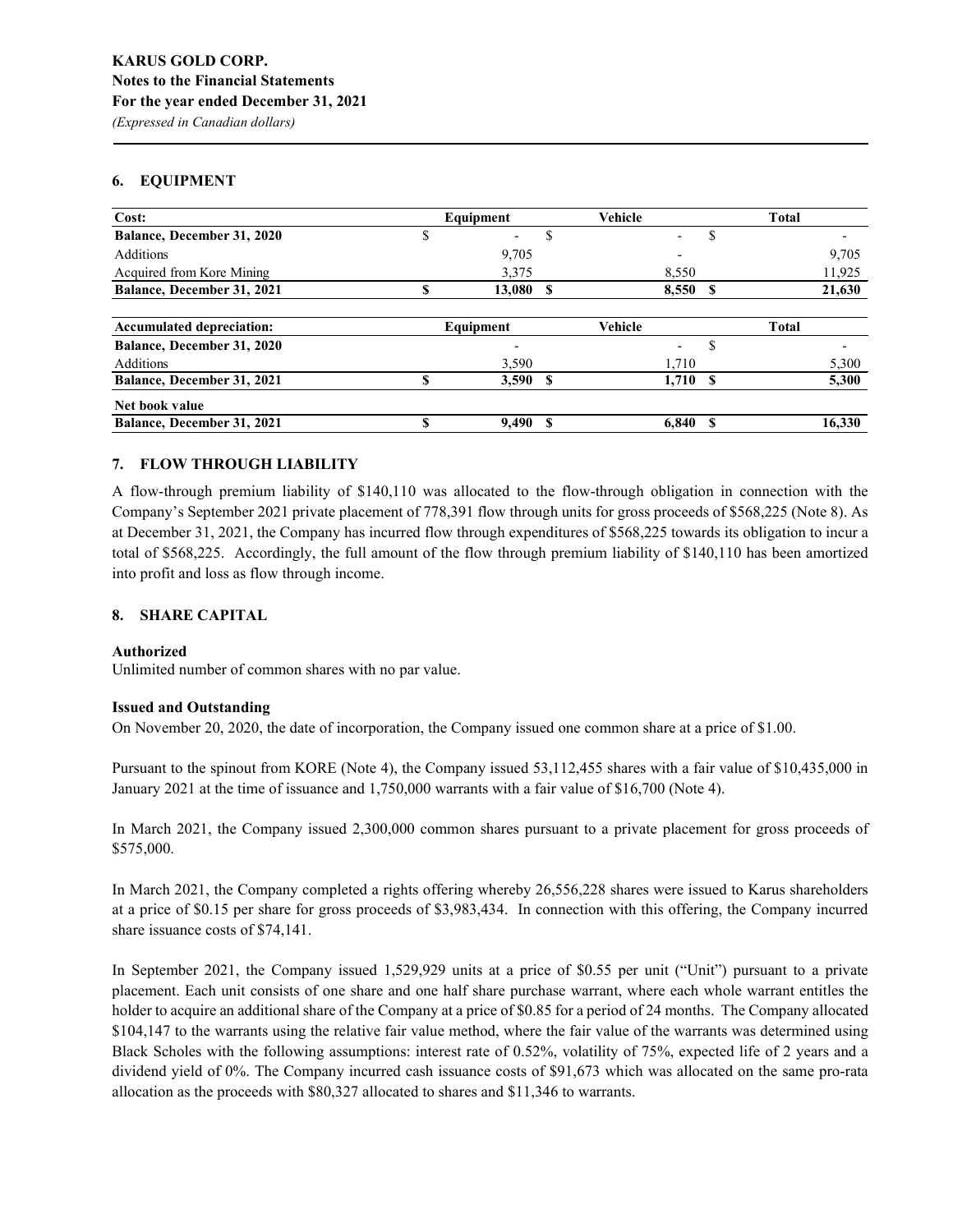#### **8. SHARE CAPITAL (cont'd…)**

#### **Issued and Outstanding (cont'd…)**

In September 2021, the Company issued 778,391 flow through units at a price of \$0.73 per flow through unit ("FT Unit") pursuant to a private placement. Each FT Unit consists of one flow through share and one-half share purchase warrant, where each whole warrant entitles the holder to acquire an additional share of the Company at a price of \$0.85 for a period of 24 months. The Company allocated \$140,110 as the flow through premium and recorded this as its flow through liability. The Company then allocated \$52,988 to the warrants using the relative fair value method, where the fair value of the warrants was determined using Black Scholes with the following assumptions: interest rate of 0.52%, volatility of 75%, expected life of 2 years and a dividend yield of 0%.

In October 2021, the Company issued 90,909 shares pursuant to a certain option agreement (Note 5) which required a share payment with a value of \$25,000 and a cash payment with a value of \$25,000. These shares were issued as full settlement of the \$50,000 2021 obligation.

In December 2021, the Company issued 281,400 units at a price of \$0.55 per Unit pursuant to a private placement in connection with an offering memorandum. Each unit consists of one share and one half share purchase warrant, where each whole warrant entitles the holder to acquire an additional share of the Company at a price of \$0.85 for a period of 24 months. The Company allocated \$19,293 to the warrants using the relative fair value method, where the fair value of the warrants was determined using Black Scholes with the following assumptions: interest rate of 0.95%, volatility of 75%, expected life of 2 years and a dividend yield of 0%. The Company incurred cash issuance costs of \$7,836 which was allocated on the same pro-rata allocation as the proceeds with \$6,859 allocated to shares and \$977 to warrants.

In December 2021, the Company issued 150,000 units at a price of \$0.55 per Unit pursuant to a private placement. Each unit consists of one share and one half share purchase warrant, where each whole warrant entitles the holder to acquire an additional share of the Company at a price of \$0.85 for a period of 24 months. The Company allocated \$10,284 to the warrants using the relative fair value method, where the fair value of the warrants was determined using Black Scholes with the following assumptions: interest rate of 0.95%, volatility of 75%, expected life of 2 years and a dividend yield of 0%. The Company incurred cash issuance costs of \$3,918 which was allocated on the same pro-rata allocation as the proceeds with \$3,430 allocated to shares and \$488 to warrants.

The common shares issued as part of the units in the December 2021 offerings include an anti-dilution right ("Anti-Dilution" Right") whereby the Company will automatically issue additional common shares should the Company, provided it is not listed and trading on a stock exchange, issues common shares at a price less than \$0.55 per common share ("Lower Per Share Price"). The number of shares to be issued will equal the difference between the investment divided by the Lower Per Share Price and the number of shares originally issued at \$0.55.

Subsequent to December 31, 2021, the Company settled \$52,500 of related party accounts payable through the issuance of 95,454 common shares which included the same Anti-Dilution Right.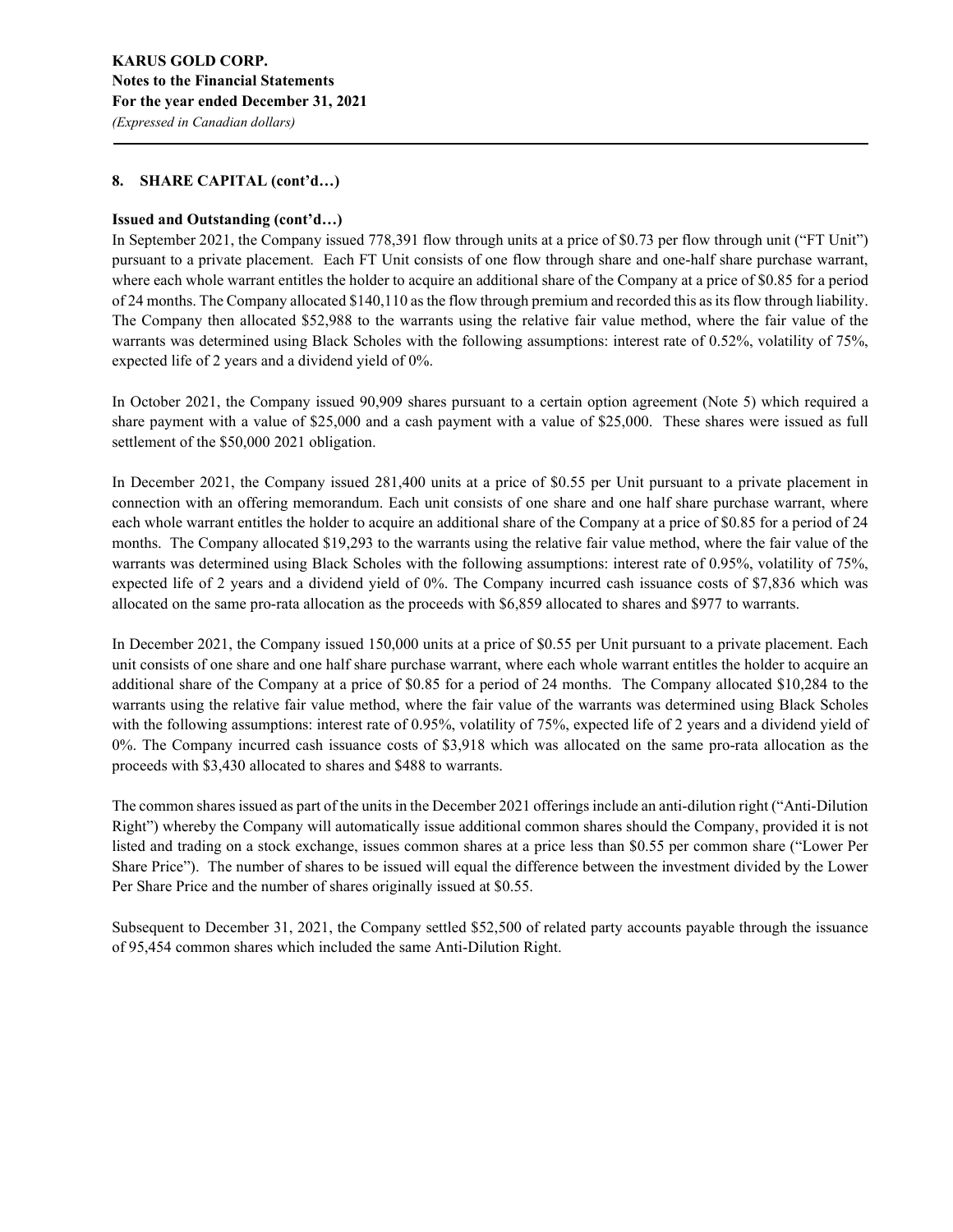# **8. SHARE CAPITAL (cont'd…)**

#### **Warrants**

A summary of the warrant activity for the year ended December 31, 2021 is as follows:

|                                     | Number of warrants Weighted average |                   |
|-------------------------------------|-------------------------------------|-------------------|
|                                     | outstanding                         | exercise price \$ |
| Balance, December 31, 2020          |                                     |                   |
| <b>Issued</b>                       | 1,369,856                           | 0.85              |
| Issued pursuant to spinout (Note 4) | 1,750,000                           | 0.75              |
| <b>Balance, December 31, 2021</b>   | 3,119,856                           | 0.79              |

As at December 31, 2021, the following warrants were outstanding:

| <b>Number of warrants</b> |             |               | <b>Exercise</b> price |
|---------------------------|-------------|---------------|-----------------------|
| <b>Expiry date</b>        | outstanding |               | S                     |
| July 22, 2022             | 1,500,000   | <sup>\$</sup> | 0.75                  |
| July 27, 2022             | 250,000     | <sup>S</sup>  | 0.75                  |
| September 2, 2023         | 788,475     | S             | 0.85                  |
| September 10, 2023        | 365,681     | S             | 0.85                  |
| December 2, 2023          | 17,500      | <sup>S</sup>  | 0.85                  |
| December 21, 2023         | 123,200     | S             | 0.85                  |
| December 23, 2023         | 75,000      | S             | 0.85                  |
|                           | 3,119,856   |               |                       |

## **Stock Options**

Pursuant to a rolling stock option plan (the "Option Plan") for directors, officers, employees and consultants, approved January 20, 2021, the Company may reserve a maximum of 10% of the issued and outstanding listed common shares, with the exercise price to be determined on the date of issuance of the options. The term of options granted under the Option Plan may not exceed five years and such options vest at terms to be determined by the board of directors at the time of the grant, but the exercise price shall not be less than the price determined by the policies of the stock exchange on which the Company's common shares are then listed.

A summary of stock option activity for the year ended December 31, 2021 is as follows:

|                                   | Number of options<br>outstanding | Weighted average<br>exercise price \$ |      |
|-----------------------------------|----------------------------------|---------------------------------------|------|
| <b>Balance, December 31, 2020</b> | -                                |                                       |      |
| Granted                           | 4,320,000                        |                                       | 0.25 |
| Forfeited                         | (20,000)                         |                                       | 0.25 |
| <b>Balance, December 31, 2021</b> | 4,300,000                        |                                       | 0.25 |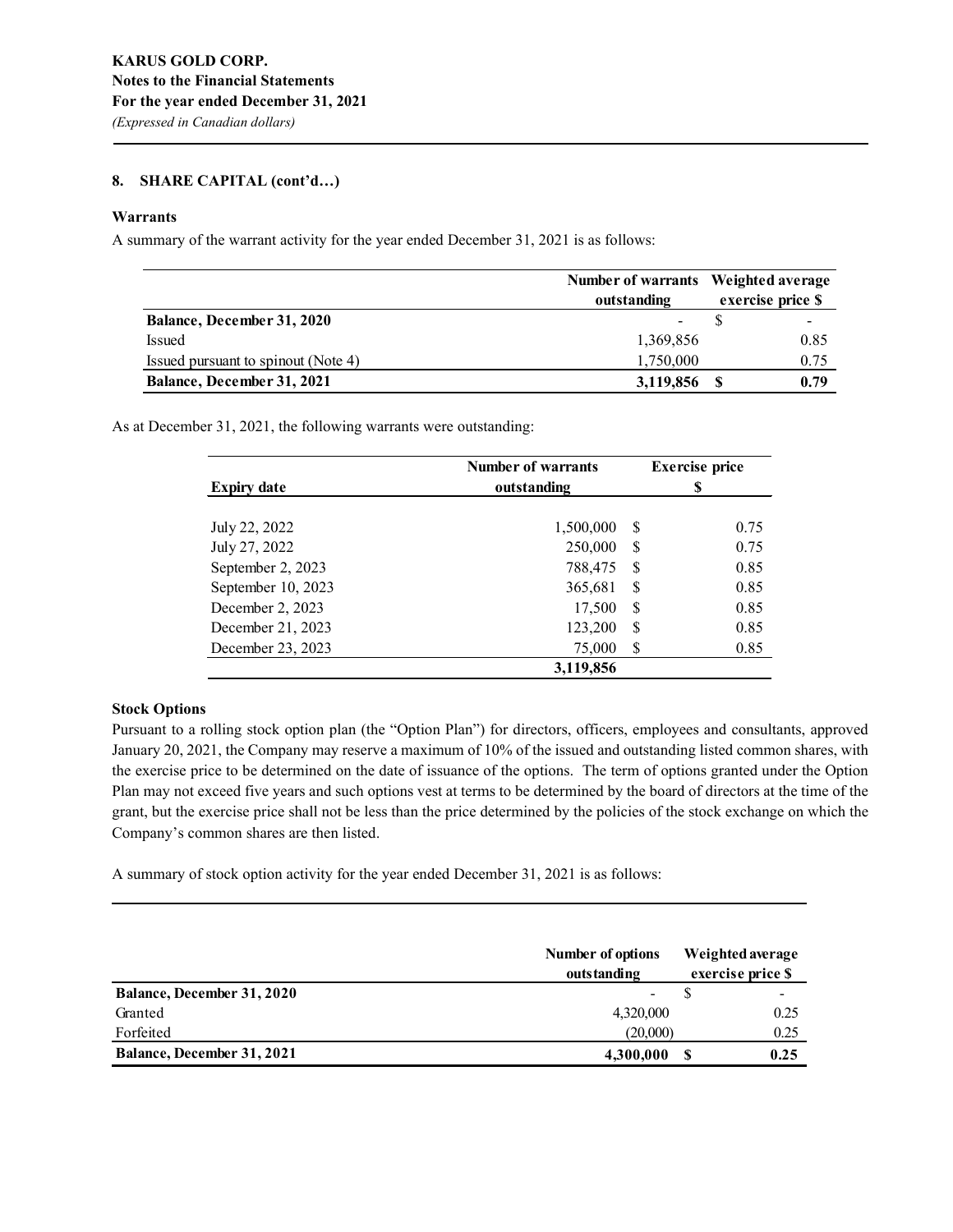## **8. SHARE CAPITAL (cont'd…)**

## **Stock Options (cont'd…)**

As at December 31, 2021, the following stock options were outstanding and exercisable:

|                    | Number of options | Number of options | <b>Exercise price</b> |
|--------------------|-------------------|-------------------|-----------------------|
| <b>Expiry date</b> | outstanding       | exercisable       |                       |
| March 7, 2026      | 4,300,000         | 187,500           | 0.25                  |
|                    | 4,300,000         | 187,500           | 0.25<br>S             |

#### **Restricted Share Units**

In January 2021, the Company's shareholders approved the Omnibus Plan ("Omnibus Plan"), which is a fixed plan that reserves for issuance a maximum of 5,303,746 common shares as equity-based compensation awards. Together with the 10% rolling stock option plan, only a maximum of 10% of instruments under the Omnibus Plan and Option Plan may be granted to insiders. Awards under the Omnibus Plan may be granted in a form as designated by the Board, including restricted share units, deferred share units and other performance based instruments.

A summary of restricted share unit activity for the year ended December 31, 2021 is as follows:

|                                   | <b>Number of RSUs</b><br>outstanding |
|-----------------------------------|--------------------------------------|
| <b>Balance, December 31, 2020</b> |                                      |
| Granted                           | 2,605,000                            |
| <b>Balance, December 31, 2021</b> | 2,605,000                            |

As at December 31, 2021, the following RSUs were outstanding and exercisable:

|                   | <b>Number of RSUs</b> | <b>Number of RSUs</b> |
|-------------------|-----------------------|-----------------------|
| <b>Grant date</b> | outstanding           | exercisable           |
| March 8, 2021     | 2,605,000             | -                     |
|                   | 2,605,000             |                       |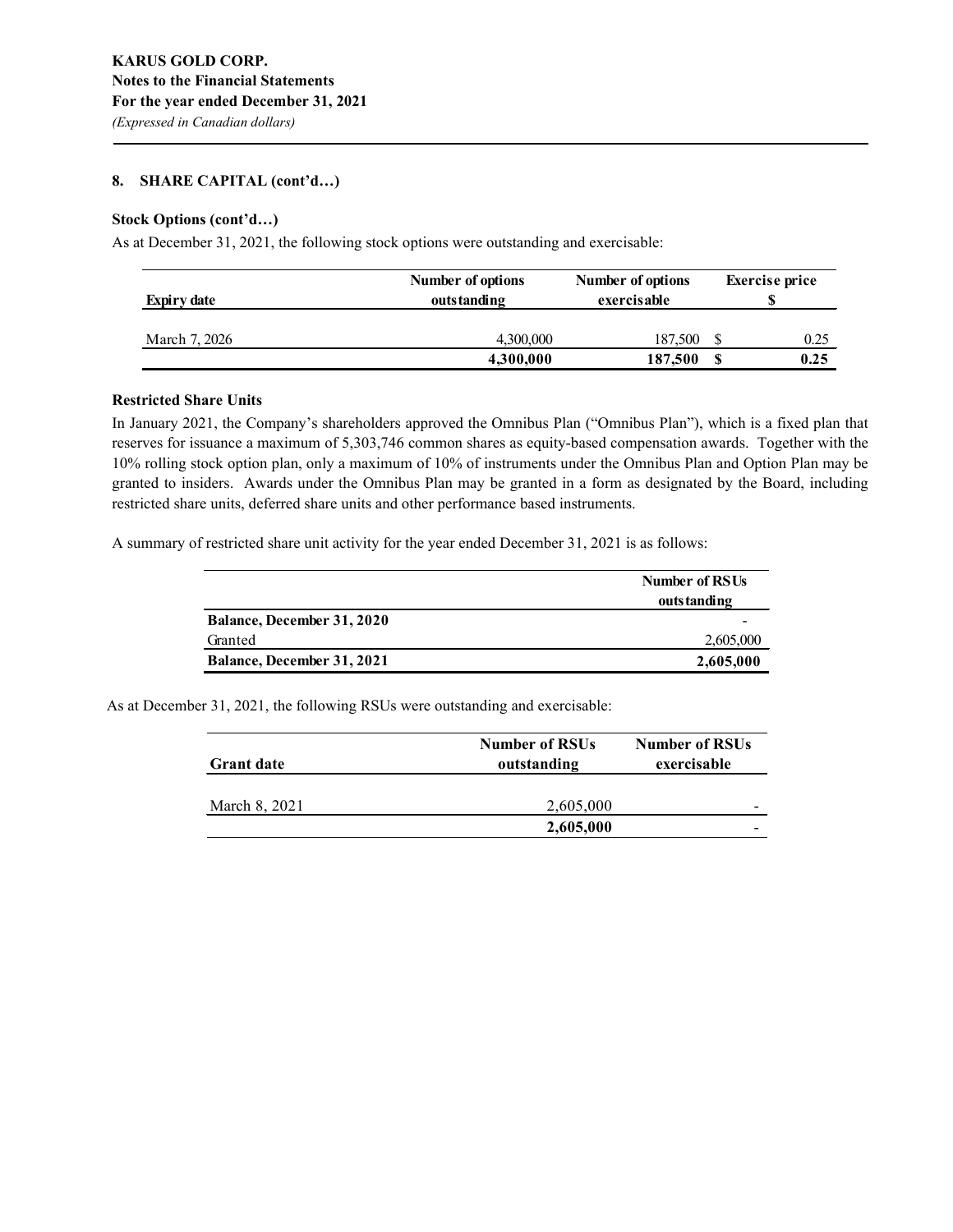#### **8. SHARE CAPITAL (cont'd…)**

#### **Share-Based Compensation**

During the year ended December 31, 2021, the Company granted 4,320,000 stock options and 2,605,000 RSUs to directors, officers, employees and consultants.

The fair value of the stock options granted was \$533,747 or \$0.12 per option was determined using the Black Scholes option valuation model and \$338,327 was recognized as share-based payments expense in relation to the vesting of options for the year ended December 31, 2021.

Share-based payments expense was determined using the following weighted average assumptions:

|                         | December 31, 2021 |
|-------------------------|-------------------|
| Risk free interest rate | $0.99\%$          |
| Expected life           | 3.0               |
| Annualized volatility   | 75%               |
| Dividend rate           | 0%                |

The RSUs granted are payable in common shares of the Company, vest in tranches over two years and are valid for a term of five years. The Company recognizes the expense at the fair market value at grant date, being \$651,250 and amortizes it over the vesting period. For the year ended December 31, 2021, \$398,779 was recognized as share-based payments expense.

# **9. RELATED PARTY TRANSACTIONS**

#### **Related Party Transactions**

During the year ended December 31, 2021, the related party transactions, not disclosed elsewhere in these financial statements, were as follows:

a) Reimbursement of costs of \$141,312 to KORE, which was included in accounts payable as at December 31, 2021.

b) Amounts owing to all related parties are unsecured, non-interest bearing and due on demand. As at December 31, 2021, \$127,250 is due to related parties, exclusive of the amounts due to KORE.

#### **Key Management Compensation**

Key management are those personnel having the authority and responsibility for planning, directing and controlling the Company and include the Chairman, President & Chief Executive Officer, Chief Financial Officer, and Directors. For the year ended December 31, 2021, total key management compensation was \$872,157, which includes management fees and salaries of \$363,831 and share-based payments of \$508,326.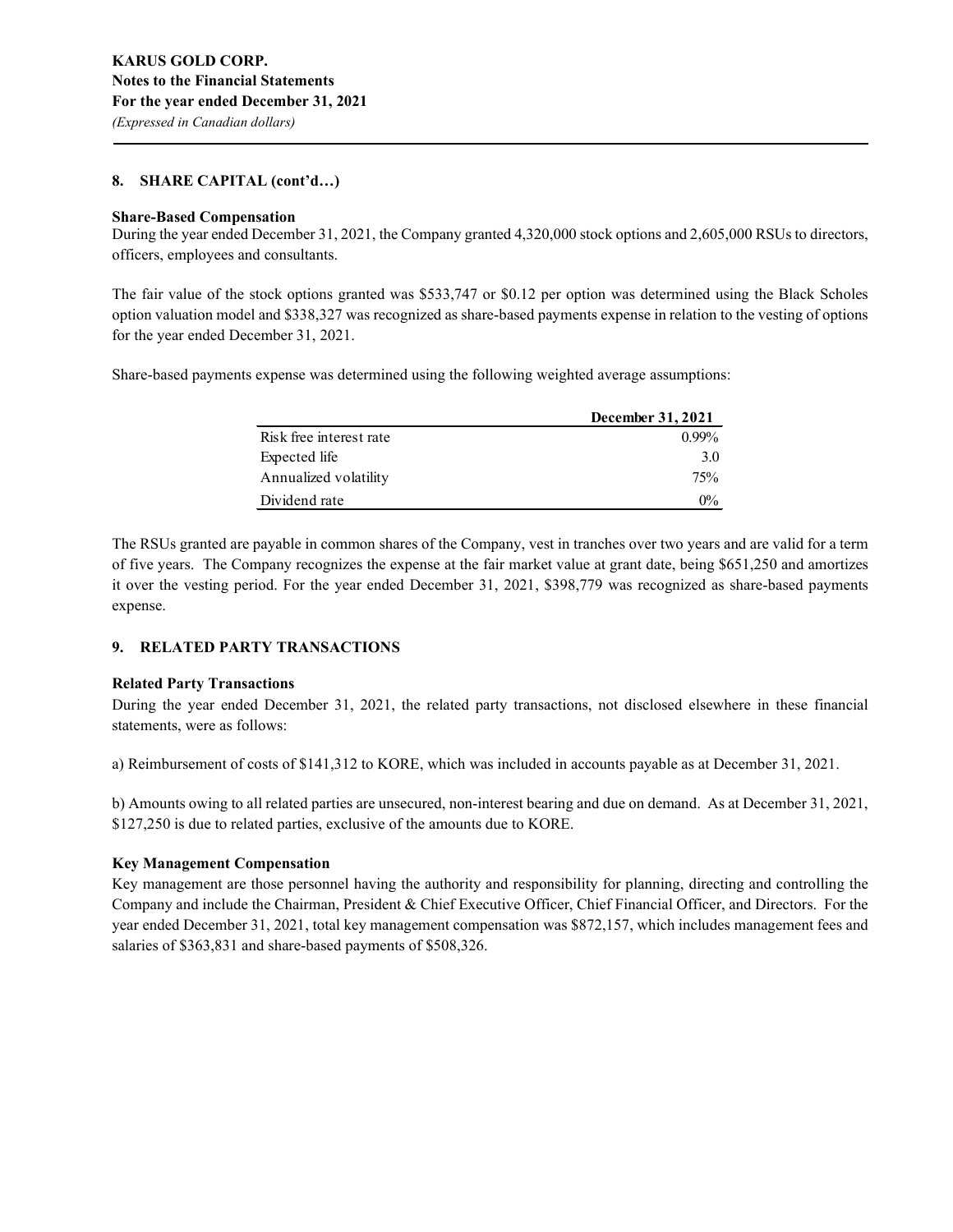#### **10. MANAGEMENT OF CAPITAL**

The Company considers items within equity as capital.

The Company's objective when managing capital is to maintain corporate and administrative functions necessary to support the Company's operations; to perform mineral exploration activities on the Company's exploration projects; and to seek out and acquire new projects of merit.

The Company manages its capital structure in a manner that is intended to provide sufficient funding for operational and capital expenditure activities. When necessary, the Company may seek to secure funds, through debt funding or equity capital. There can be no assurances that the Company will be able to obtain debt or equity capital in the future. (See Note 1).

The Company does not pay dividends and has no long-term debt or bank credit facility. The Company is not subject to any externally imposed capital requirements. There have not been any changes to the Company's capital management policy during the year.

#### **11. RISK MANAGEMENT**

#### **Financial Risk Management**

The main objectives of the Company's risk management processes are to ensure that risks are properly identified and that the capital base is adequate in relation to those risks. The principal risks to which the Company is exposed are described below.

#### **a. Credit Risk**

Credit risk is the risk of potential loss to the Company if a counterparty to a financial instrument fails to meet its contractual obligations. The Company's credit risk is primarily attributable to its cash.

The Company has assessed its exposure to credit risk on its cash and has determined that such risk is minimal. The majority of the Company's cash is held with reputable financial institutions in Canada.

## **b. Liquidity Risk**

Liquidity risk is the risk that the Company is not able to meet its financial obligations as they fall due. As at December 31, 2021, the Company had a working capital deficiency of \$61,587 and it does not have any long term monetary liabilities. The Company will seek additional financing through debt or equity offerings, but there can be no assurance that such financing will be available on terms acceptable to the Company or at all (see Note 1). The Company's approach to managing liquidity risk is to endeavor to ensure that it will have sufficient liquidity to meet liabilities when they fall due. As at December 31, 2021, the Company had cash of \$632,961 to settle current liabilities of \$785,395. The Company's financial liabilities as at December 31, 2021 have contractual maturities of 30 days or are due on demand and are subject to normal trade terms.

#### **c. Interest Rate Risk**

Interest rate risk is the risk arising from the effect of changes in prevailing interest rates on the Company's financial instruments. The Company holds its cash and cash equivalents on which it earns variable rates of interest, and may therefore be subject to a certain amount of risk, though this risk is considered by management to be immaterial.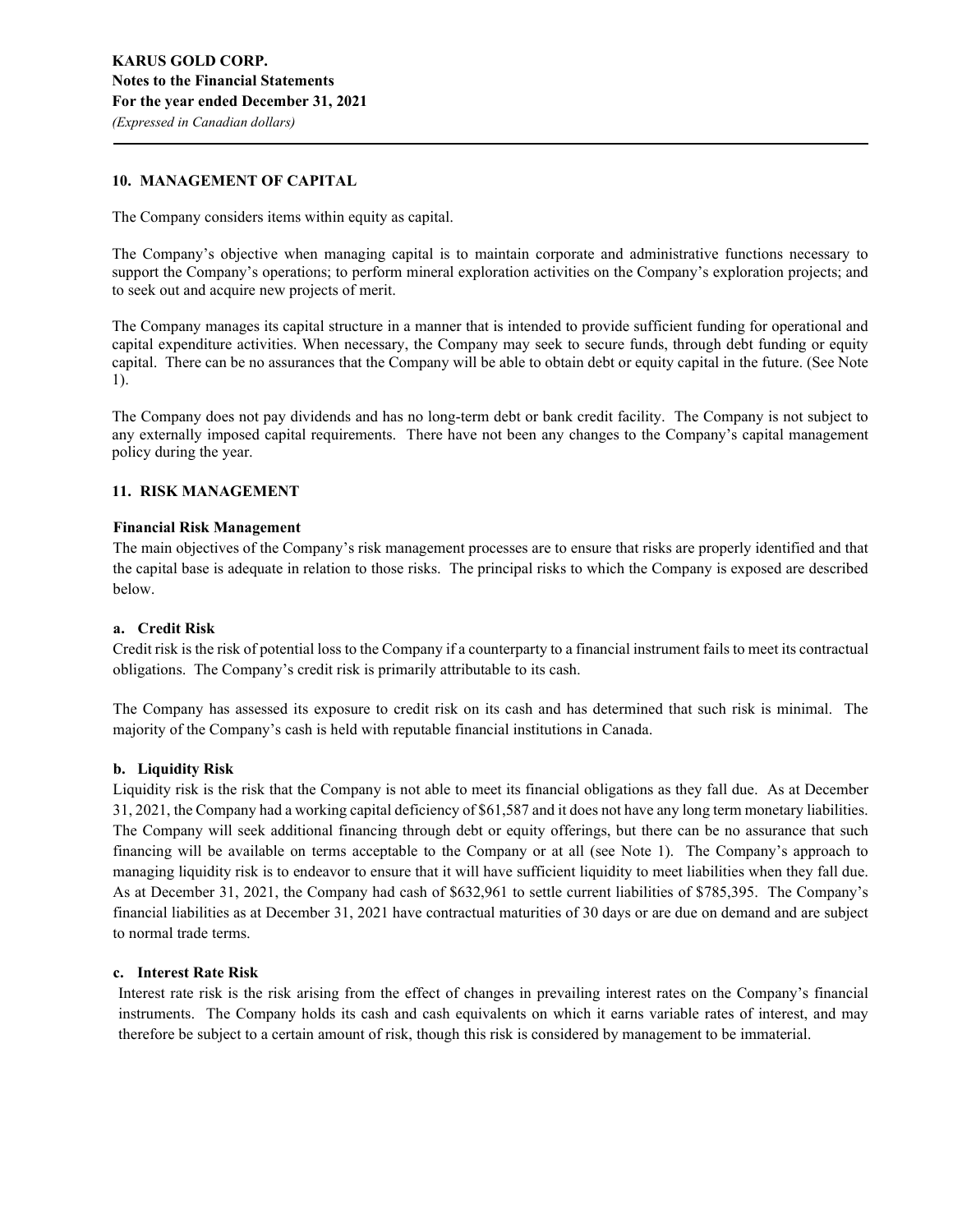# **11. RISK MANAGEMENT (cont'd…)**

#### **Financial Risk Management (cont'd…)**

#### **d. Foreign Currency Risk**

Foreign currency risk is the risk that the fair value of, or future cash flows from, the Company's financial instruments will fluctuate because of changes in foreign exchange rates. The Company maintains its cash reserves primarily in Canadian and the majority of the Company's expenditures are denominated in Canadian dollars. The Company considers its exposure to foreign currency risk to be immaterial.

#### **Fair Values**

The carrying values of cash, amounts receivable, deposits, and trade and other accounts payable approximate fair values due to their short-term to maturity nature.

# **12. SEGMENTED INFORMATION**

The Company operates in one reportable operating segment, being the acquisition, exploration, and development of exploration and evaluation properties in Canada.

## **13. INCOME TAXES**

The income tax provision differs from the amount computed by applying the statutory rates to loss before income taxes. These differences result from the following:

|                                                         |   | 2020             |  |
|---------------------------------------------------------|---|------------------|--|
|                                                         |   |                  |  |
| Income (loss) for the year                              |   | $(6,141,766)$ \$ |  |
|                                                         |   |                  |  |
| Expected income tax (recovery)                          | S | (1,658,000)      |  |
| Change in statutory rates and other                     |   | 184,000          |  |
| Permanent differences                                   |   | 161,000          |  |
| Share issue cost                                        |   | (50,000)         |  |
| Change in unrecognized deductible temporary differences |   | 1,363,000        |  |
| Total income tax expense (recovery)                     |   |                  |  |

The significant components of the Company's temporary differences, unused tax credits and unused tax losses that have not been included on the statement of financial position as follows:

|                                                 | 2021      | <b>Expiry Date Range</b>   | 2020                     |  |
|-------------------------------------------------|-----------|----------------------------|--------------------------|--|
| <b>Temporary Differences</b>                    |           |                            |                          |  |
| Exploration and evaluation assets               |           | $3,561,000$ No expiry date | $\overline{\phantom{0}}$ |  |
| Property and equipment                          |           | 5,000 No expiry date       |                          |  |
| Share issue costs                               |           | 148,000 2042 to 2046       | -                        |  |
| Non-capital losses available for future periods | 1.331.000 | -2041                      | -                        |  |